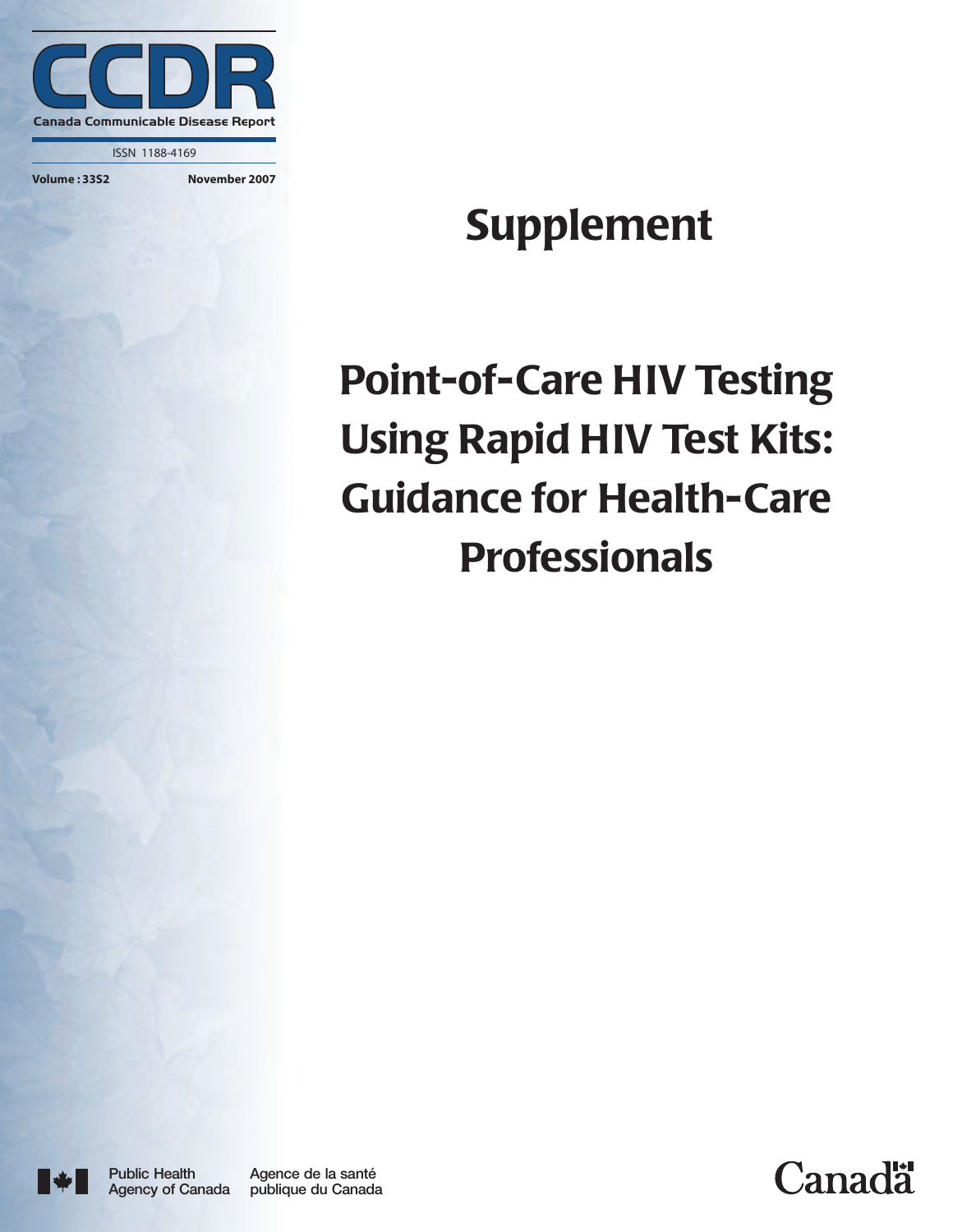**Suggested citation:** Public Health Agency of Canada. *Point-of-Care HIV* Testing Using Rapid HIV Test Kits: Guidance for Health-Care Professionals. CCDR 2007;33S2:1-22.

This publication can also be accessed electronically via Internet using a Web browser at http://www.phac-aspc.gc.ca/pphb-dgspsp/publicat/ccdr-rmtc

© Her Majesty the Queen in Right of Canada, represented by the Minister of Health (2007)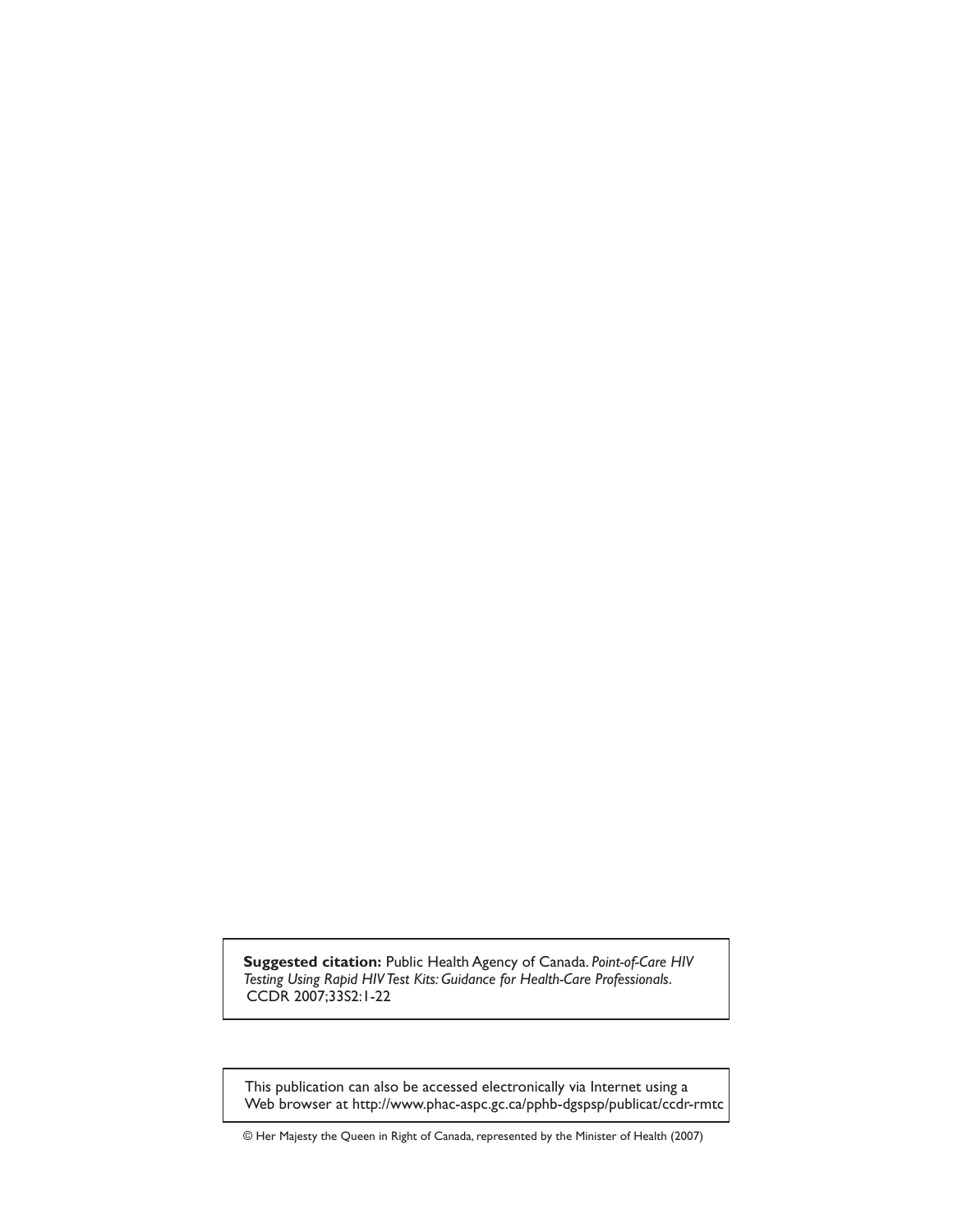# **Point-of-Care HIV Testing Using Rapid HIV Test Kits: Guidance for Health-Care Professionals**

**November 2007**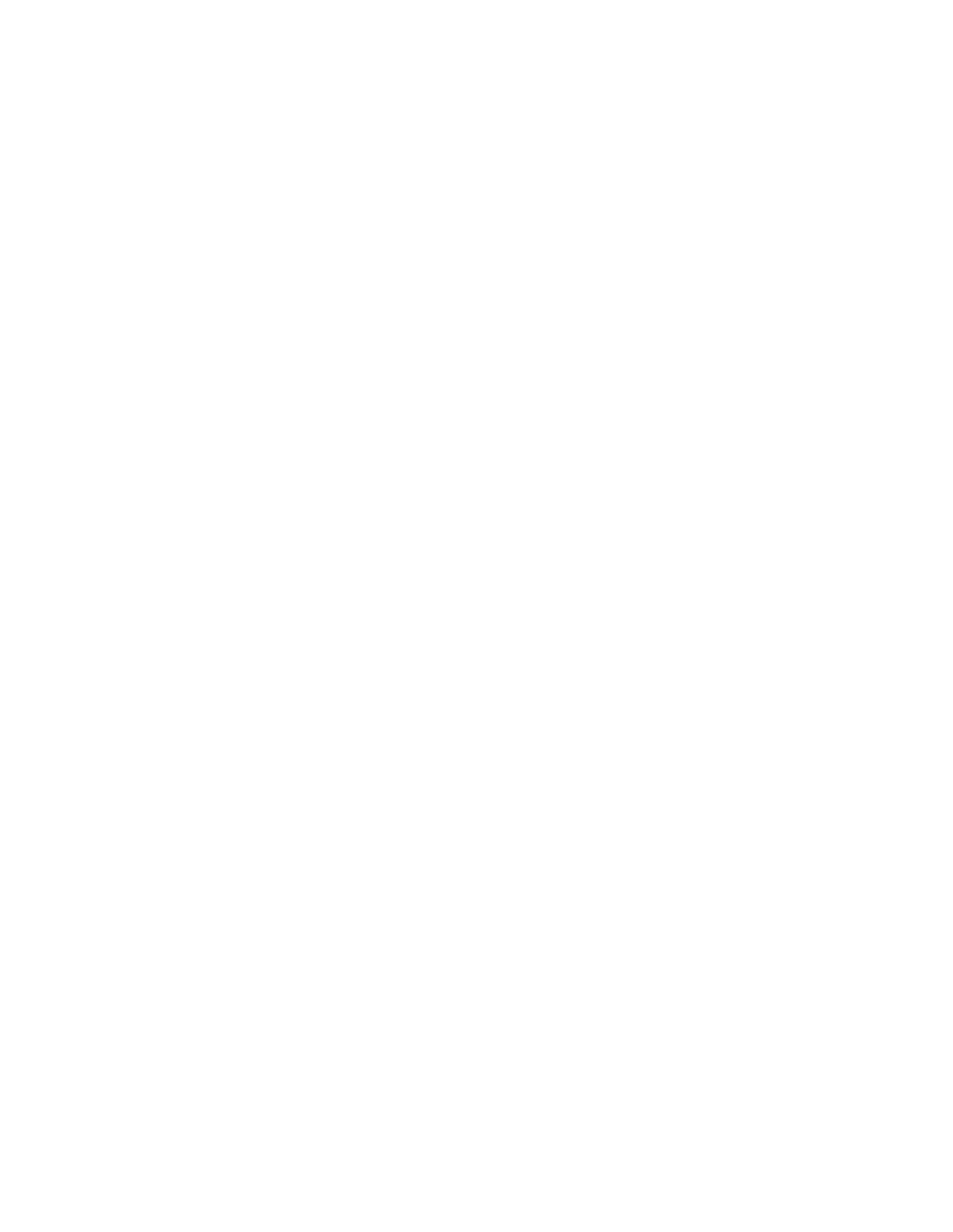# **Table of Contents**

| 7. |                                                                                              |  |
|----|----------------------------------------------------------------------------------------------|--|
|    | 8. Post-marketing Surveillance Activities and Reporting Problems with Rapid HIV Test Kits 11 |  |
|    |                                                                                              |  |
|    |                                                                                              |  |
|    |                                                                                              |  |
|    | 12. Figures and Tables                                                                       |  |
|    | Figure 1. HIV Testing in the Laboratory (Standard) Setting versus POC Setting 16             |  |
|    |                                                                                              |  |
|    |                                                                                              |  |
|    | Table 3. Implementing a Quality Assurance Program and Quality                                |  |
|    | Table 4. Sources for Laboratory Expert Advice and Consultation on HIV Testing 20             |  |
|    |                                                                                              |  |
|    |                                                                                              |  |
|    |                                                                                              |  |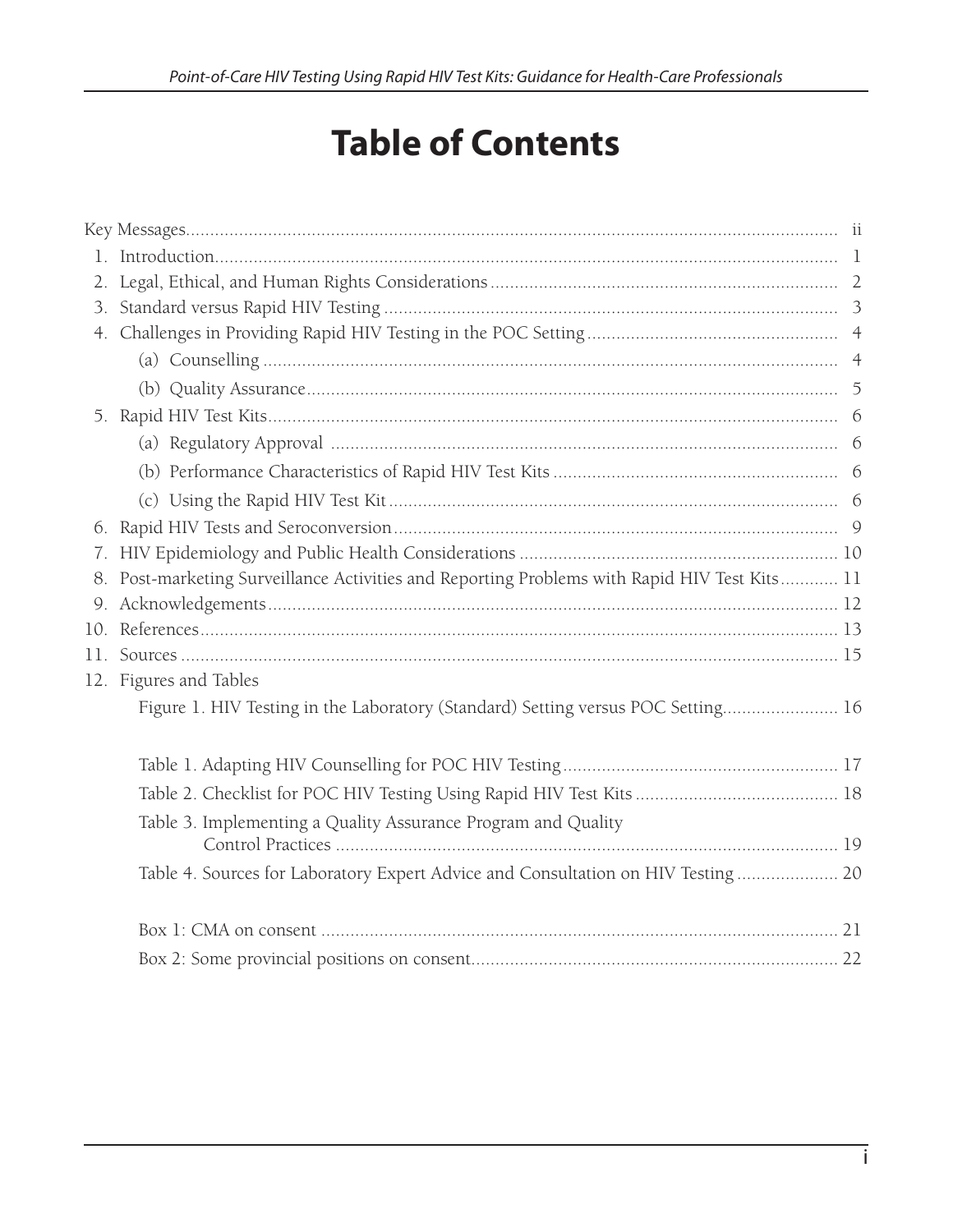# **Key Messages**

Point-of-Care (POC) HIV testing refers to the practice, undertaken by health care professionals (HCPs), of providing:

- (a) Pre- and post-test HIV counselling, modified to suit POC settings<sup>\*</sup>; and
- (b) HIV testing using rapid HIV tests in the POC setting.

\*Note that POC setting refers to settings where HIV testing is offered at the point of care but where the test is performed outside of a designated laboratory.

POC rapid HIV testing needs to be placed within a careful analysis of legal, ethical, and human rights issues.

In addition, those HCPs, approved to perform HIV testing as defined within each province or territory, who are contemplating POC HIV testing using rapid HIV test kits, should be aware of the following:

They must adapt the administration of pre- and post-test counselling in the POC setting recognizing the benefits and limitations of this test.

- As with all HIV testing, the use of the rapid test requires specific, informed consent from the person being tested. F
- In general, a negative result is accurate and immediately available.
- False negative results can occur when the sample is obtained during the 'window period' (seroconversion).
- False reactive results can be experienced with this type of test in a low-prevalence setting like Canada.
- It is recommended that the term positive should not be used when discussing results from this test with the patient. Instead, the term reactive or 'the test result is preliminary positive for HIV antibodies' should be used. F
- All reactive results obtained by a rapid HIV test require confirmatory testing at an approved HIV testing laboratory.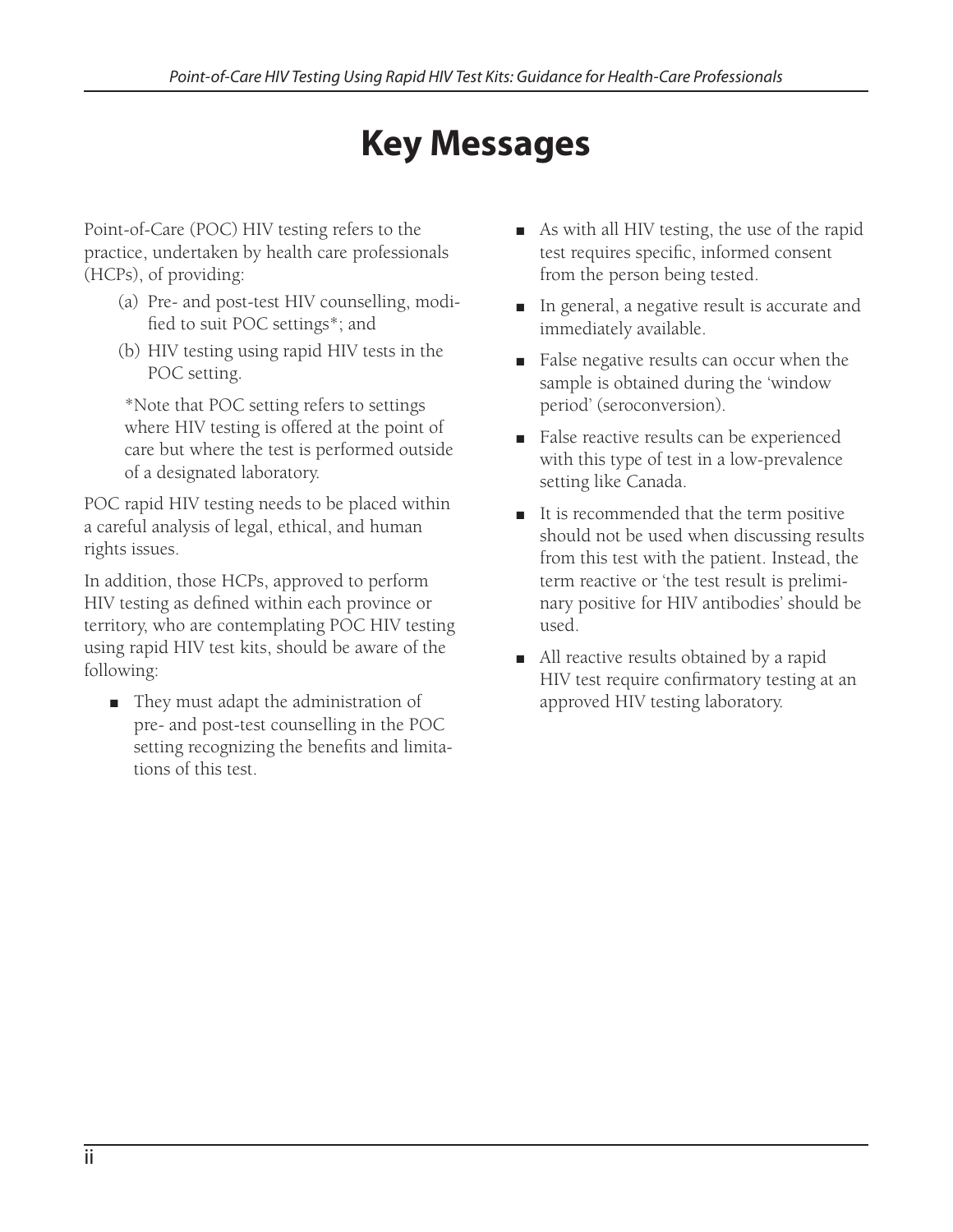# **1. Introduction**

In October 2005, Health Canada licenced a rapid HIV test for use by HCPs in the POC setting. One requirement for the use of these test kits in the POC setting is that HIV counselling, such as that described in the Canadian Medical Association's 1995 publication *Counselling Guidelines for HIV Testing* (new guidelines to be published in 2008).

This document replaces the previous version published in 2000 and provides updated clinical and technical information, as well as links to additional information that will help Canadian HCPs implement POC HIV testing with the use of rapid HIV test kits. The HCPs are encouraged to seek additional information by consulting resources/ websites found in Section 10 of this document.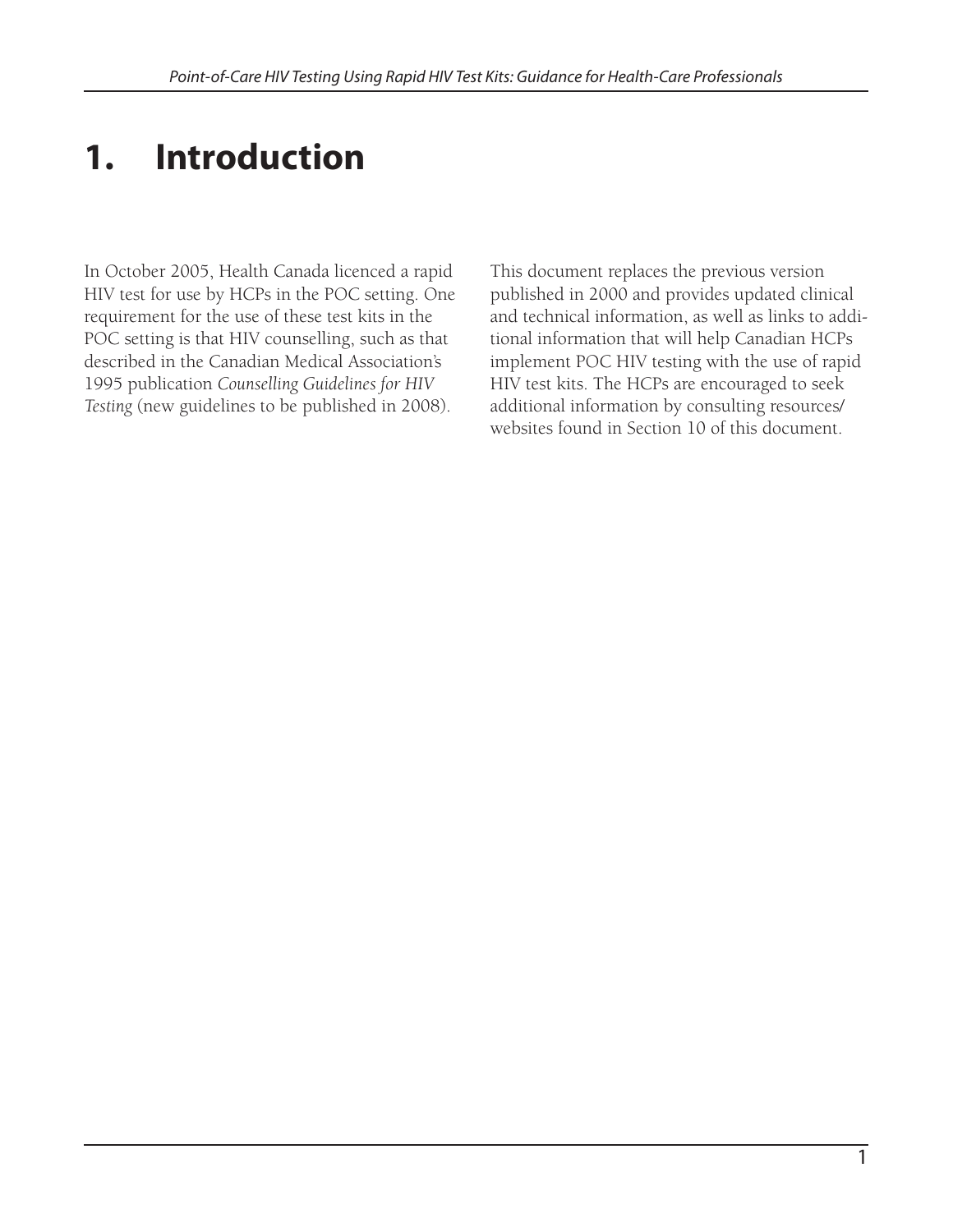# **2. Legal, Ethical, and Human Rights Considerations**

POC rapid HIV testing should be carefully considered within the framework of legal, ethical, and human rights concerns. *The Federal Initiative to Address HIV/AIDS in Canada* and *Leading Together: Canada Takes Action on HIV/AIDS* (2005-2010) frame the response to HIV/AIDS in a rights-based

approach. Further analysis of legal, ethical, and human rights considerations will be provided in a policy framework to address HIV testing in Canada to be published by the Public Health Agency of Canada (PHAC) in 2008.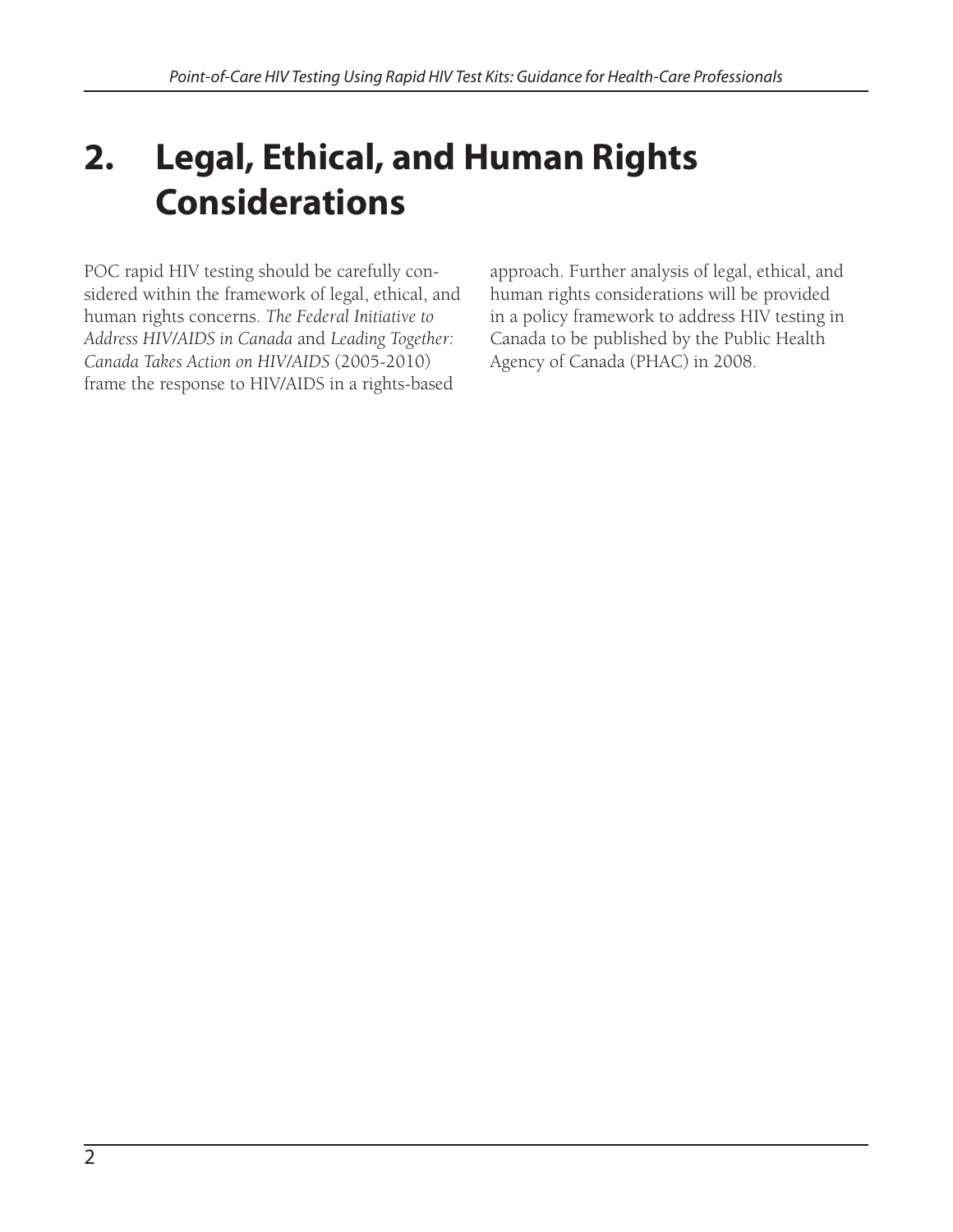## **3. Standard versus Rapid HIV Testing**

Standard HIV testing is performed in designated laboratories and consists of the following three steps (Figure 1):

- 1. A serum or plasma sample is tested on an enzyme immunosorbent assay (EIA);
- 2. If the initial test is reactive, then the sample is retested in duplicate on the same or a different EIA; and
- 3. Confirmatory HIV testing with a Western Blot or other approved confirmatory HIV testing protocol is performed on samples that have remained reactive in Step 2.

Rapid POC HIV testing is performed at a POC setting outside the laboratory. Rapid HIV test kits are designed for single use only to test for HIV antibodies (similar to step 1 in Standard HIV testing). Currently, licenced rapid HIV tests in Canada use either whole blood or serum as the specimen type. HCPs should be aware that rapid HIV test kits may be designed to detect either HIV-1 or HIV-2 antibodies only, or both. Any claims made by a manufacturer are verified by Health Canada through a licencing process. Confirmatory HIV testing at an approved HIV testing laboratory is required for all patients with an HIV reactive result using a rapid HIV test. Parallel testing for non-reactive HIV tests may also be appropriate as part of quality assurance procedures, when required by a specific provincial/ territorial policy.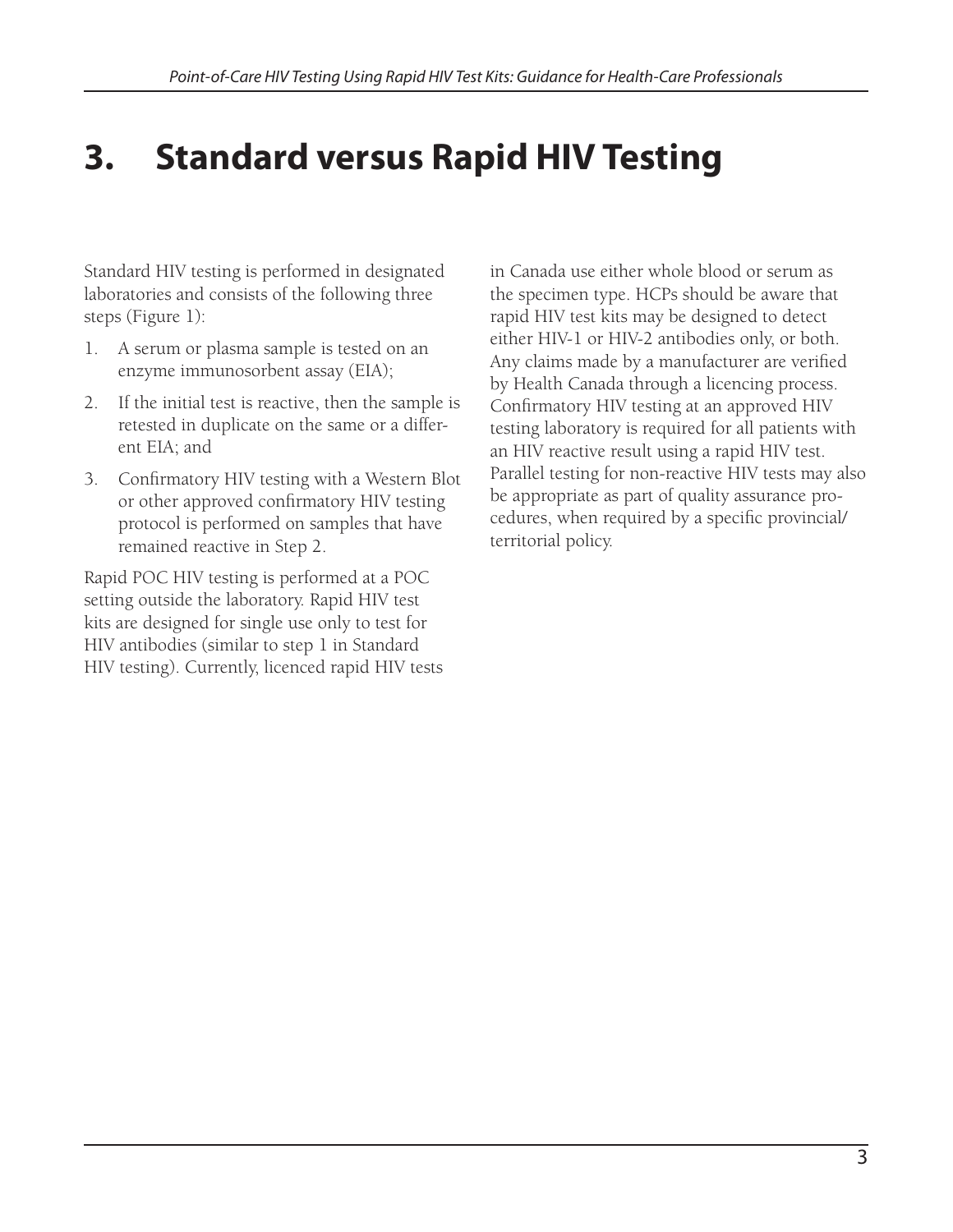# **4. Challenges in Providing Rapid HIV Testing in the POC Setting**

Challenges include, but are not limited to, the following:

### **(a) Counselling**

POC HIV testing requires that pre- and posttest counselling be modified from the usual HIV counselling that accompanies standard HIV testing (Table 1). This results from the immediate availability of test results. Note that pre- and post-test HIV counselling by trained HCPs remain equally critical components in either the standard HIV or rapid HIV testing scenarios. It is noted, however, that certain clinical situations may make detailed pre-test counselling difficult, e.g. rapid testing for pregnant women in labour. In these situations, informed consent for testing is a minimum requirement.

Pre- and post-test counselling has implications beyond legal and human rights. It is a delicate point in clinical relations with the test subject, and presents ethical issues that the HCP must consider to fully discharge professional duties.

Informed consent is a process of communication that enables a person to make a reasonable and informed decision. Consent is always contextual. Capacity to give fully informed consent implies the ability to understand the nature, benefits and consequences of a proposed health service and potential diagnosis. To be truly informed,

consent requires full awareness of all relevant information - and to be true counselling, the process requires substantively more than mere delivery of information, important as this may be. The Canadian Medical Association has taken a position on consent, and has provided directives to medical practitioners (see Box 1). Some provinces have directions on informed consent. Please refer to Table 4 to obtain further information.

Pre-test counselling is critical in preparing patients for the implications of the test, and in cases of reactive test results, ensuring that they return for confirmatory test results.

Post-test counselling has obvious implications whether or not the result is reactive. In the case of a non-reactive test result, the counselling session provides the opportunity for an exchange of information on the individual's perceived risk and co-factors, and on harm reduction and prevention.

With reactive test results, the implications are just as great in terms of reduction in risk of transmission, provision of health care information, and referral to community services.

However, the HCP, in a post-test counselling situation with a patient with reactive test results now also has the responsibility to provide information beyond the usual public health contexts on matters, such as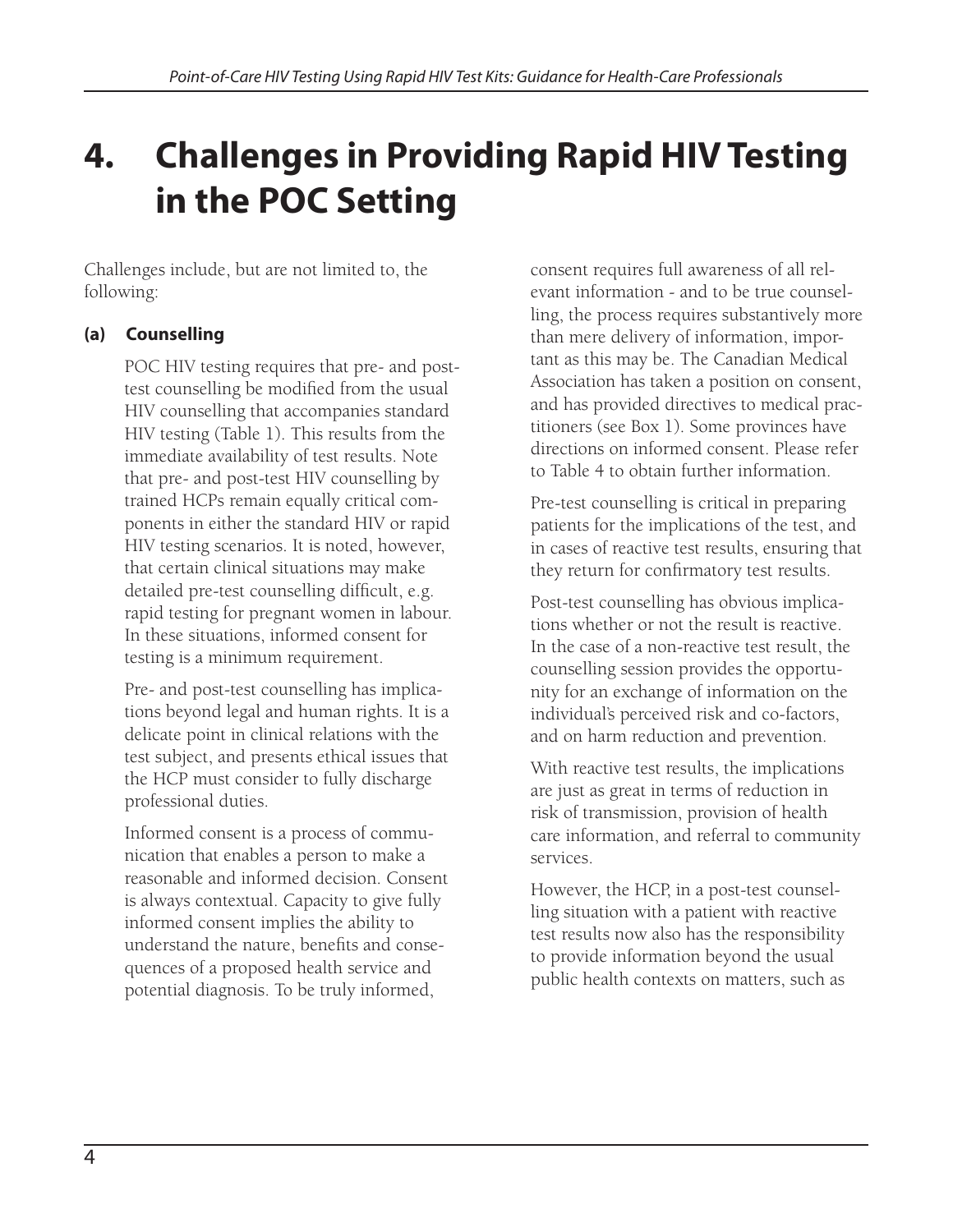harm reduction, prevention, and partner notification.

Following the Supreme Court of Canada's decision in R vs. Cuerrier requiring individuals who know they are HIV positive to disclose their HIV status to sexual partners before engaging in conduct that poses a significant risk of serious bodily harm, it is recommended that HCPs inform a newly diagnosed HIV+ individual of the possibility of criminal charges arising from failure to disclose and/or exposure of another to HIV, even in cases where actual transmission does not occur.

### **(b) Quality Assurance**

In contrast to the situation in standard HIV testing, the HCP in the POC setting assumes responsibility for both specimen collection *and* testing (Table 3). Adequate resources, appropriate training and the implementation of quality assurance practices will be critical in ensuring the proper administration of the test and the correct interpretation of the test result. Further information concerning quality assurance practices is available in the package insert accompanying the test kits.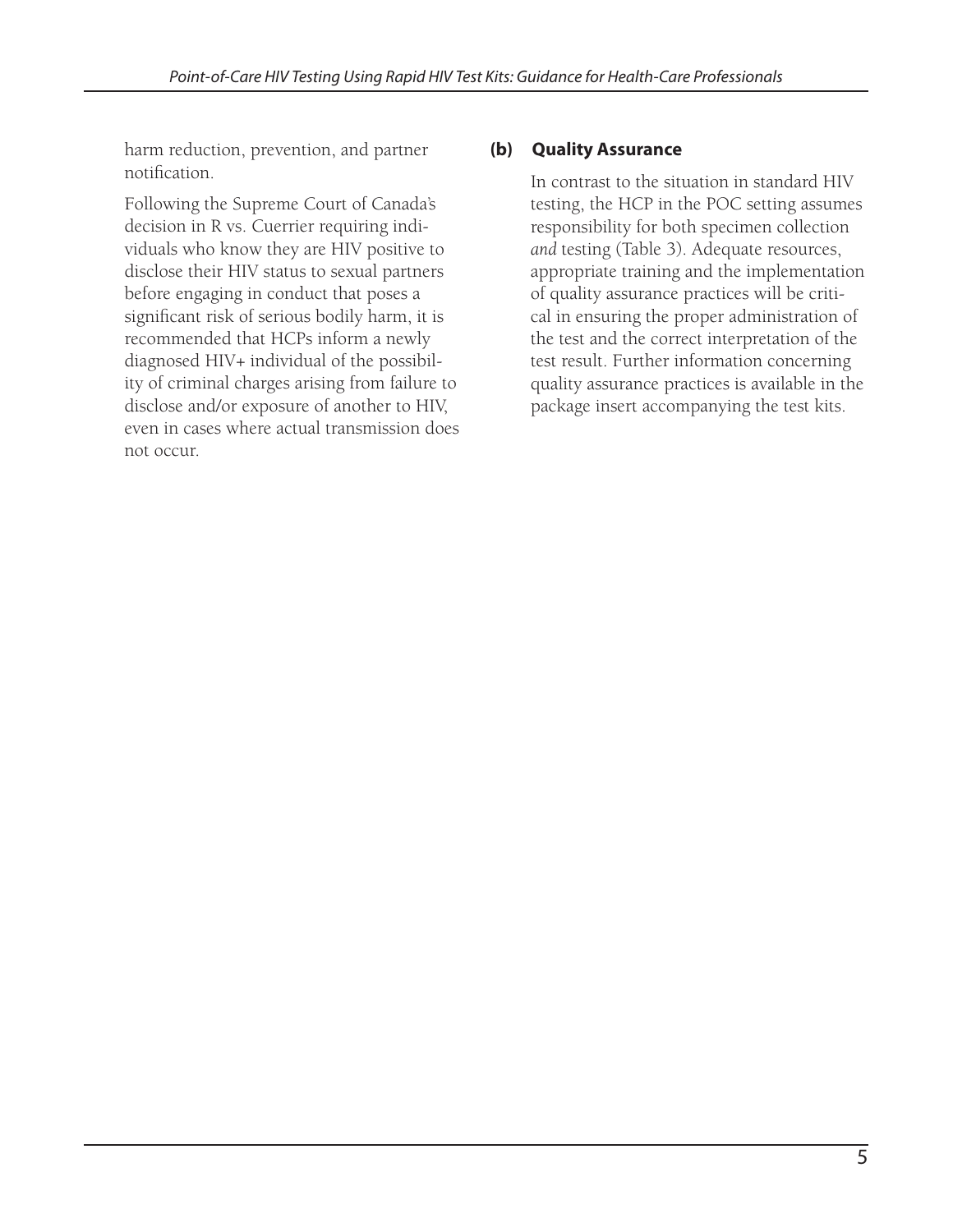# **5. Rapid HIV Test Kits**

### **(a) Regulatory Approval**

Rapid HIV test kits must be licenced by Health Canada before they can be offered for sale in Canada. Manufacturers are required to provide data to Health Canada demonstrating that the kits can be used safely and effectively by the intended users. Health Canada requires that these kits only be used in settings where pre- and post-test HIV counselling is available. Any use of the kit for other than the approved and intended use could be viewed as a breach of ethical conduct by the HCP, who may be subject to a complaint to the provincial or territorial licencing body and liable for legal action.

### **(b) Performance Characteristics of Rapid HIV Test Kits**

The rapid HIV test kit is designed for single use on one specimen. The package insert for the rapid test kit indicates the appropriate sample type (e.g., finger prick blood, saliva, etc.). A result is obtained rapidly, normally within minutes. Any rapid HIV test kit licenced by Health Canada for POC HIV testing will have similar sensitivity, specificity, and other performance characteristics to HIV diagnostic test kits licenced for laboratory use. Currently, available rapid HIV tests have a reported sensitivity and specificity of ≥ 99.0%. However, due to the possibility of both false negative and false positive results, it is recommended that all reactive tests are

accompanied by confirmatory testing. Note that some jurisdictions may require standard/parallel testing to confirm some or all negative tests with standard/parallel testing.

### **(c) Using the Rapid HIV Test**

Rapid HIV test kits from various manufacturers will differ in directions, contents, time-sensitive steps, read times, and configurations. HCPs will need to familiarize themselves with the directions, contents, specific processing steps, and configurations of the kit(s) they will be using.

In general, a specimen from the patient is collected as per appropriate sample type (e.g. fingerstick blood, saliva, etc. depending on the test kit). The sample may be mixed with specimen diluent prior to being added to the device, or alternatively, the sample may be added directly to the device. A short incubation may ensue and a detection reagent may be added.

When HIV antibodies are present in the patient's sample in sufficient quantity, a colour reaction will be observed along the test strip.

Rapid HIV test kits are designed to include an internal sample control to ensure the specimen was added and the assay procedure was followed properly. For a test result to be valid, a reaction must be observed with this control.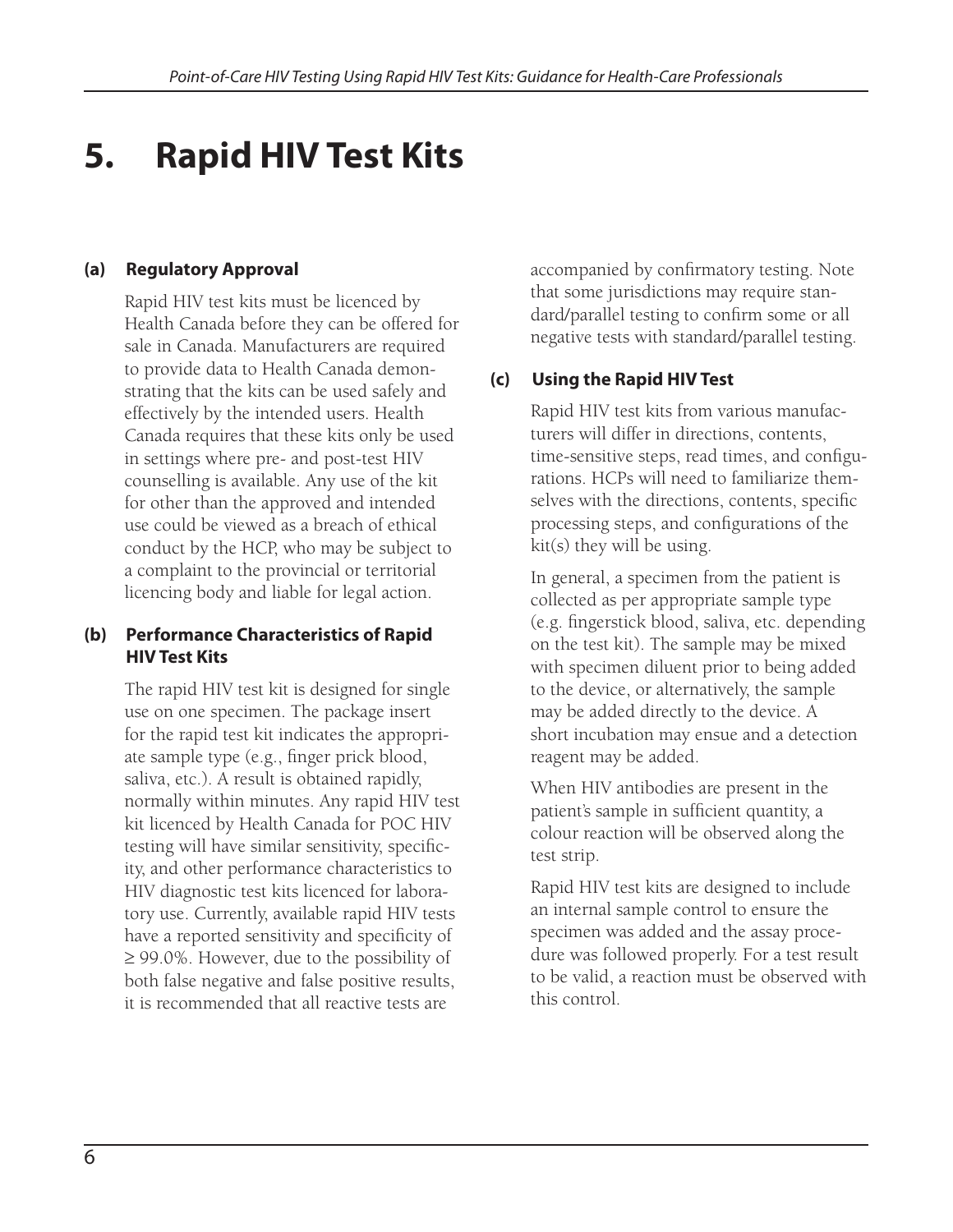In addition, a manufacturer of a rapid HIV test kit must have external test controls (both positive and negative) available. These controls serve to ensure that the test has been performed properly and that the user is able to correctly interpret test results.

### **Patients with a negative rapid HIV test result**

The rapid HIV test kit provides a reliable final test result that permits the HCP to complete HIV testing and counselling in a single visit. However, as for other HIV antibody tests, a small number of HIV-infected individuals will have a negative HIV rapid test result. Pre- and post-test counselling is critical to assess a person's risk of infection (Table 1).

Despite a negative rapid HIV test result, all patients who have had any HIV risk activity in the previous 3 months should be informed of the benefits of repeat HIV testing (refer to Section 6: Rapid HIV Tests and Seroconversion). In the case of other clinical circumstances, such as hepatitis C infection, symptoms or signs of an acute seroconversion illness, or any other unexplained clinical features in the context of HIV risk activity, the HCP may wish to consult with HIV experts (Table 4) regarding additional testing to detect early HIV infection and recommend repeat HIV testing for patients with an initial negative HIV test. In addition, in acute care settings (e.g., pregnant women in labour) with a non-reactive rapid HIV test, further management will be influenced by a risk assessment of the patient's situation to consider if she/he might be in the window period for HIV detection.

### **Patients with a (preliminary) positive test**

A small number of people who are not HIV infected will produce a positive (reactive) result when tested with an HIV antibody test kit, including the rapid test. Because of this, all reactive test results must be confirmed using a laboratory-based confirmatory test. The importance for confirmatory testing at an approved HIV testing laboratory (see Figure 1) needs to be emphasized to rule out the possibility of a false-positive result in the rapid HIV test and to confirm a true positive result. In pre-test counselling, patients should be informed of, and consent to, a venous sample being sent to an approved HIV testing laboratory should their rapid HIV test result be positive, invalid or indeterminate. In addition, counselling should detail that immediate action will be taken in response to a preliminary positive test result in certain clinical situations (e.g., recipients in blood and body fluid exposures may be started on HIV post-exposure prophylaxis if the source tests reactive to HIV, or pregnant women in labour may be started on intravenous AZT, etc.).

*Further Action Required by the HCP with a Preliminary Positive Result -* The HCP should write the test result, the kit name, and lot number on the HIV testing requisition. The HIV testing laboratory can process the patient's sample accurately for HIV confirmatory testing when provided with this information. Similar detailed information on the kit and lot number should be written in the patient's medical record. HCPs may also wish to know the expected time of confirmed results so that they can provide appropriate information and schedule a follow-up appointment for their patient.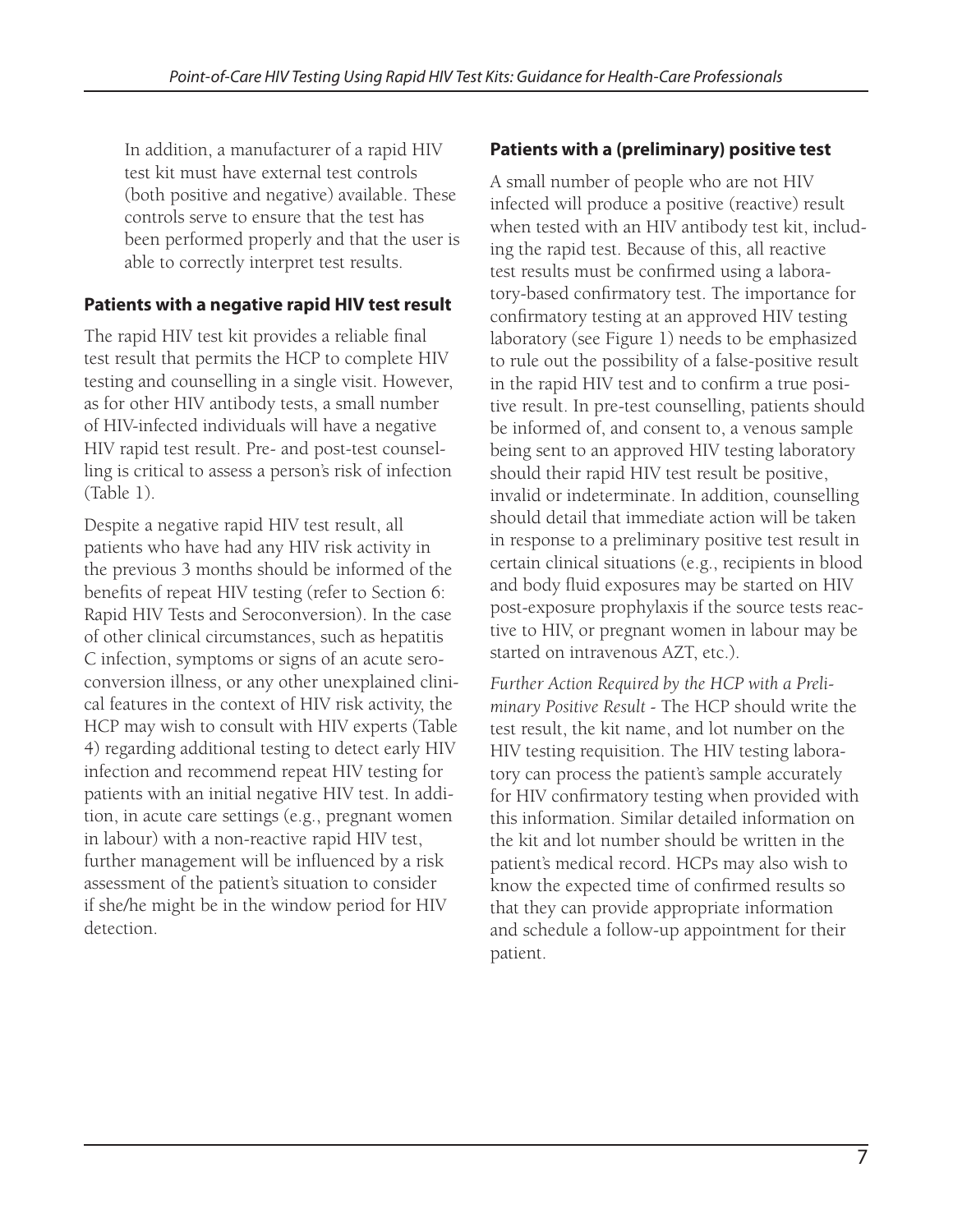### **Patients with an invalid or indeterminate rapid HIV test result**

In some cases, the rapid HIV test may produce an invalid test result. An invalid test result will occur if there was a problem with the sample or with the test device. The test can be repeated with a new sample and a new device. If the test result is again invalid, then a venous blood sample must be drawn and submitted to an approved laboratory for confirmatory testing (as per a preliminary positive result). Some rapid HIV test kits may

also describe a situation where a test result is considered indeterminate. An indeterminate test result cannot be interpreted as positive (reactive) or negative. In the case of an indeterminate test result, a venous blood sample must be drawn and submitted to an approved laboratory for confirmatory testing (as per a preliminary positive result).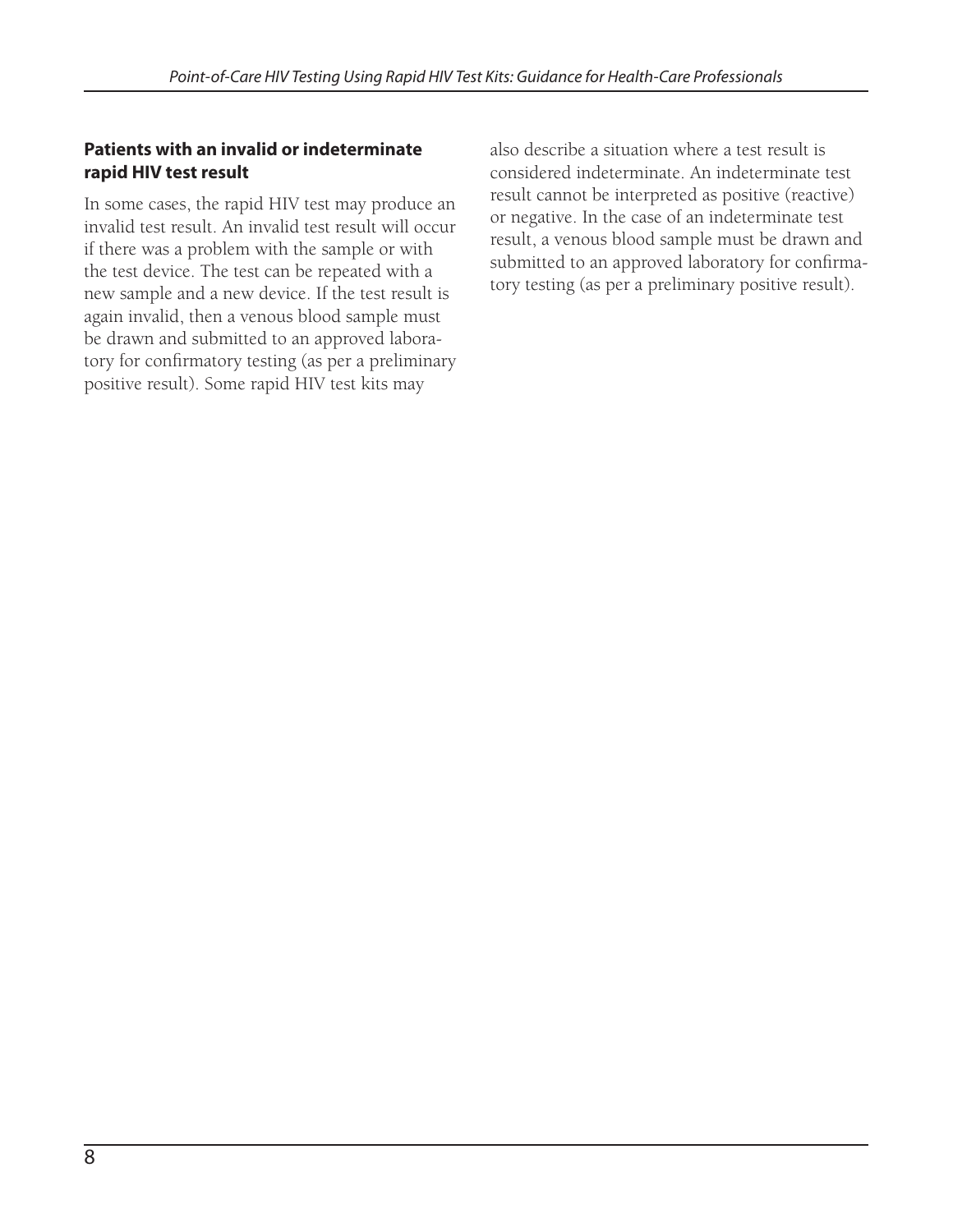# **6. Rapid HIV Tests and Seroconversion**

All HIV tests that rely on the presence of HIVspecific antibodies are less reliable for patients who are in the period of HIV seroconversion, often called the HIV window period. During the window period, the patient's immune response has not yet produced detectable levels of HIVspecific antibodies. HIV testing may not be reliable in patients who have had HIV-risk activity in the previous 3 months, consequently they should be counselled on the need for appropriate repeat HIV testing. Experts at HIV testing laboratories can provide guidance to the HCP, in addition

to providing more comprehensive, specific HIV testing procedures for patients who may be in the HIV window period. HCPs may wish to provide specific clinical information on the HIV testing requisition that will alert laboratory experts to undertake a more complex panel of HIV tests for specimens from such patients. Details such as the date of HIV-risk activity or exposure and any clinical symptoms or signs suggestive of HIV seroconversion might be included.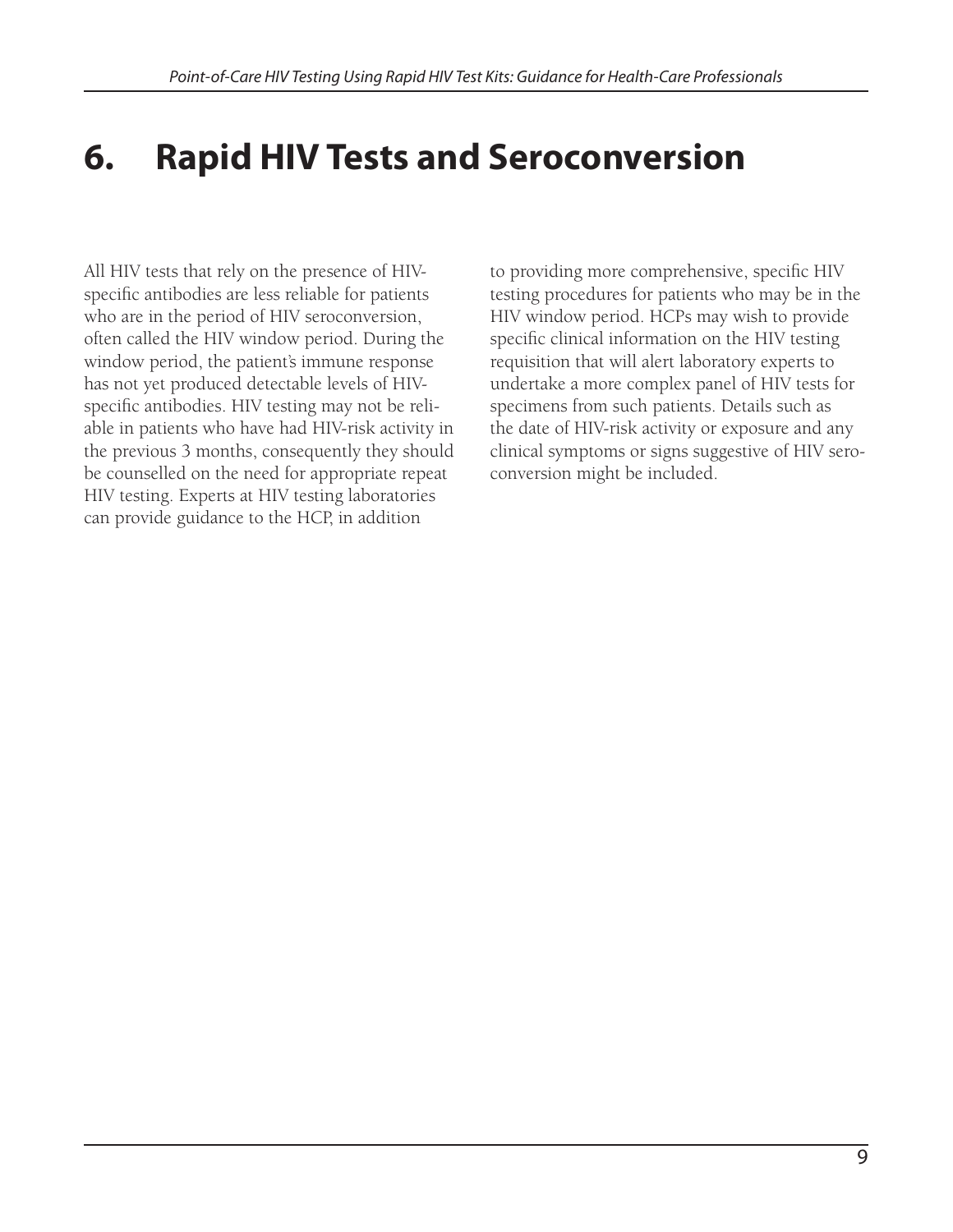# **7. HIV Epidemiology and Public Health Considerations**

HIV infection is reportable under public health legislation in all provinces and territories. HCPs are required to report identified cases of HIV infection to the public health system; to assist in contact tracing and counselling of the patient; and to maintain accurate HIV epidemiologic information. Approved HIV testing laboratories ensure that cases of HIV infection are reported to the public health system.

In the rare event that a patient with a preliminary positive or invalid result using a rapid HIV test kit refuses to provide a venous blood sample for confirmatory HIV testing, the HCP must encourage and support the patient to undergo such testing.

If the patient still does not complete confirmatory HIV testing, the HCP should solicit advice from public health officials on provincial or territorial public health reporting requirements.

Data on negative test results can provide an indicator of testing volume and, to some extent, of testing patterns and behaviours. In addition, negative test results can be used to develop incidence and prevalence estimates for HIV. Reporting requirements for all types of positive and negative HIV tests differ from one province and territory to another.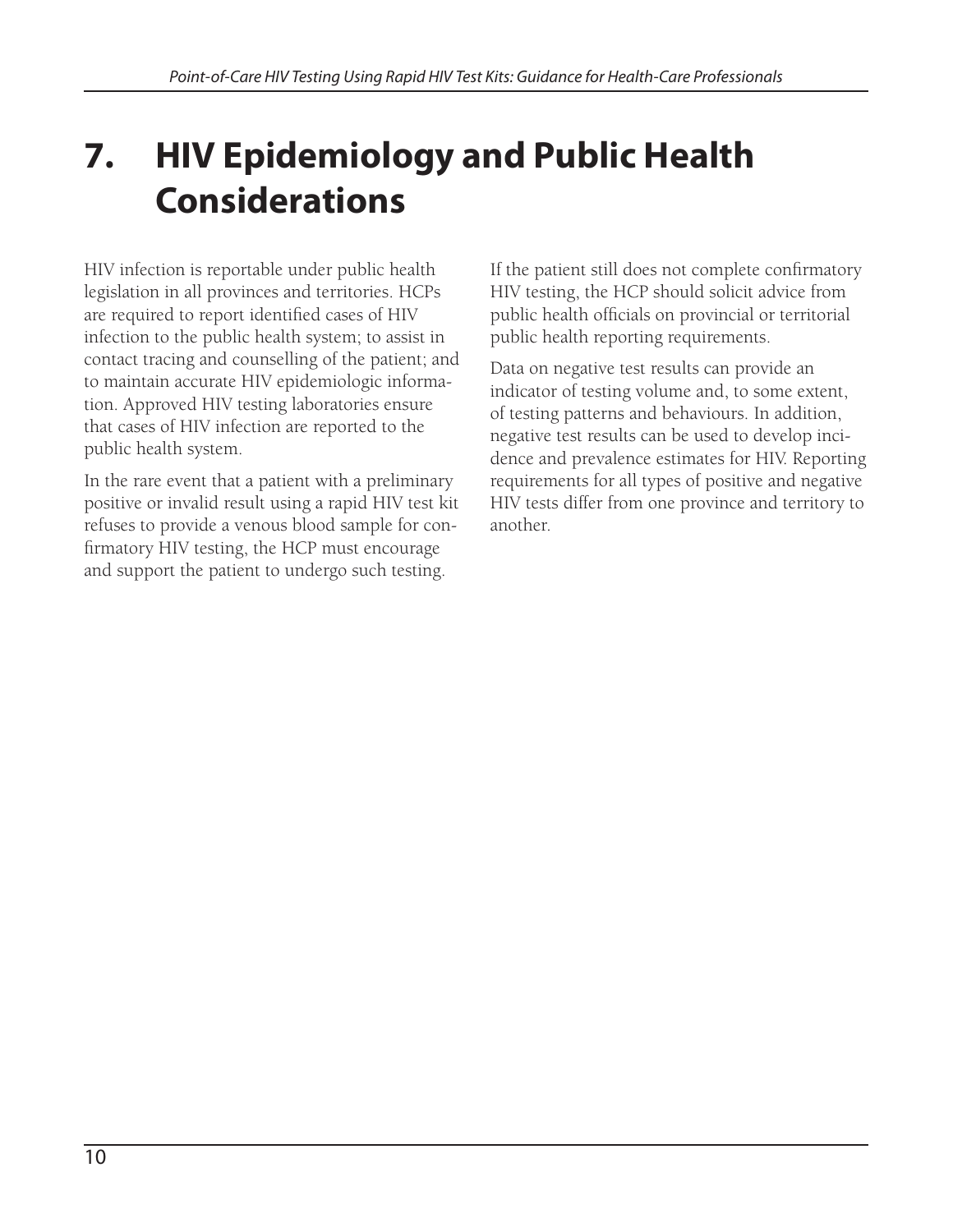# **8. Post-marketing Surveillance Activities and Reporting Problems with Rapid HIV Test Kits**

In the event of kit failure, the HCP should report the problem to the manufacturer. The manufacturer is required to keep records of reported problems and is subject to mandatory problem reporting requirements under the *Medical Devices*  *Regulations*. The HCP must also consider reporting the issue separately to the Health Products and Food Branch Inspectorate (HPFBI), Health Canada, at 1-800-267-9675.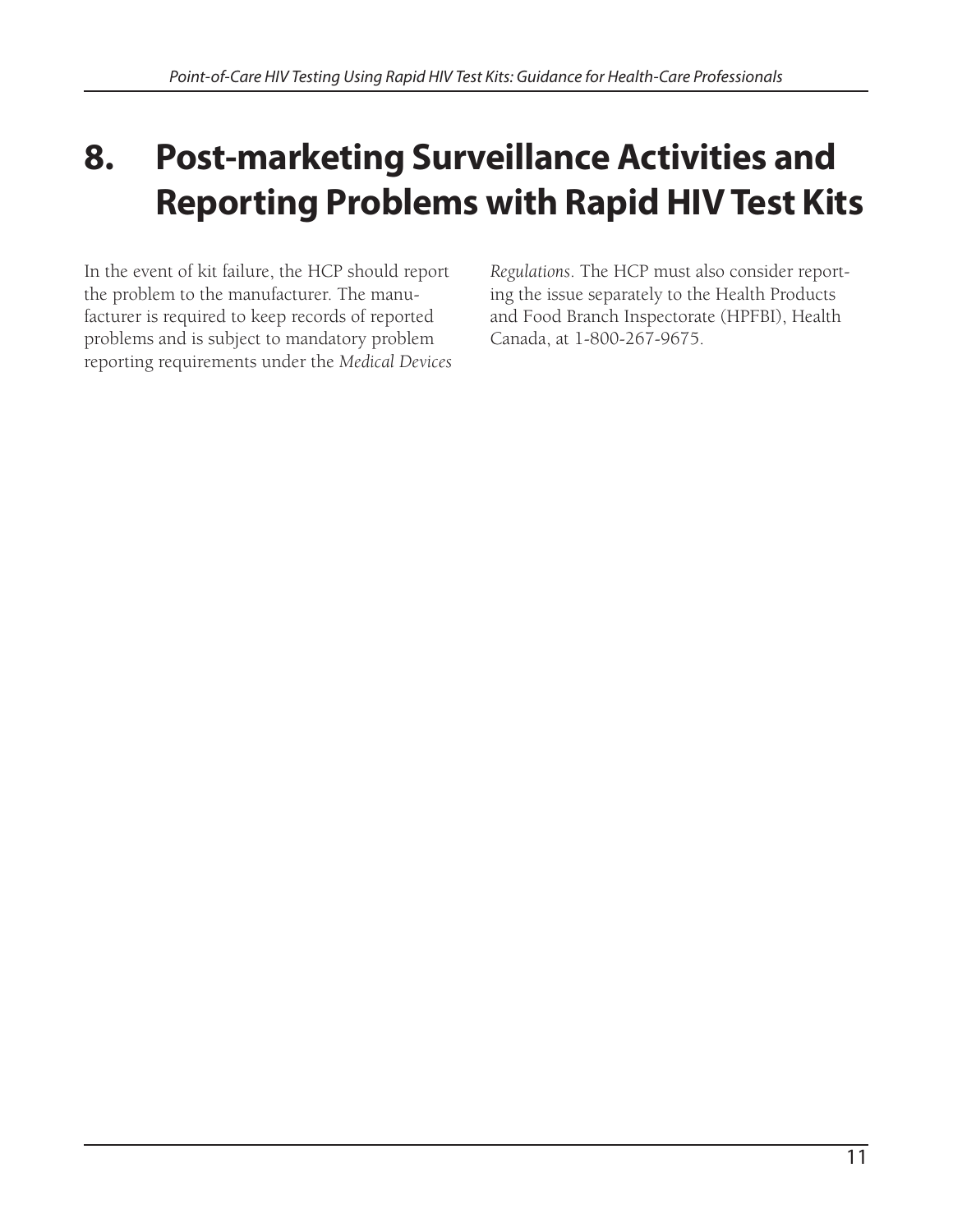# **9. Acknowledgements**

PHAC acknowledges the assistance of the Federal/ Provincial/Territorial Advisory Committee on HIV/AIDS; National Laboratory for HIV Reference Services, Surveillance and Risk Assessment Division, the Canadian Association for HIV Clinical Laboratory Specialists (CAHCLS) and the HIV/AIDS Policy, Coordination and Programs

Division, Centre for Infectious Disease Prevention and Control, Public Health Agency of Canada; expert reviewers of this document; and the Medical Devices Bureau, Therapeutic Products Directorate, HPFB, Health Canada.

The CAHCLS has reviewed this document.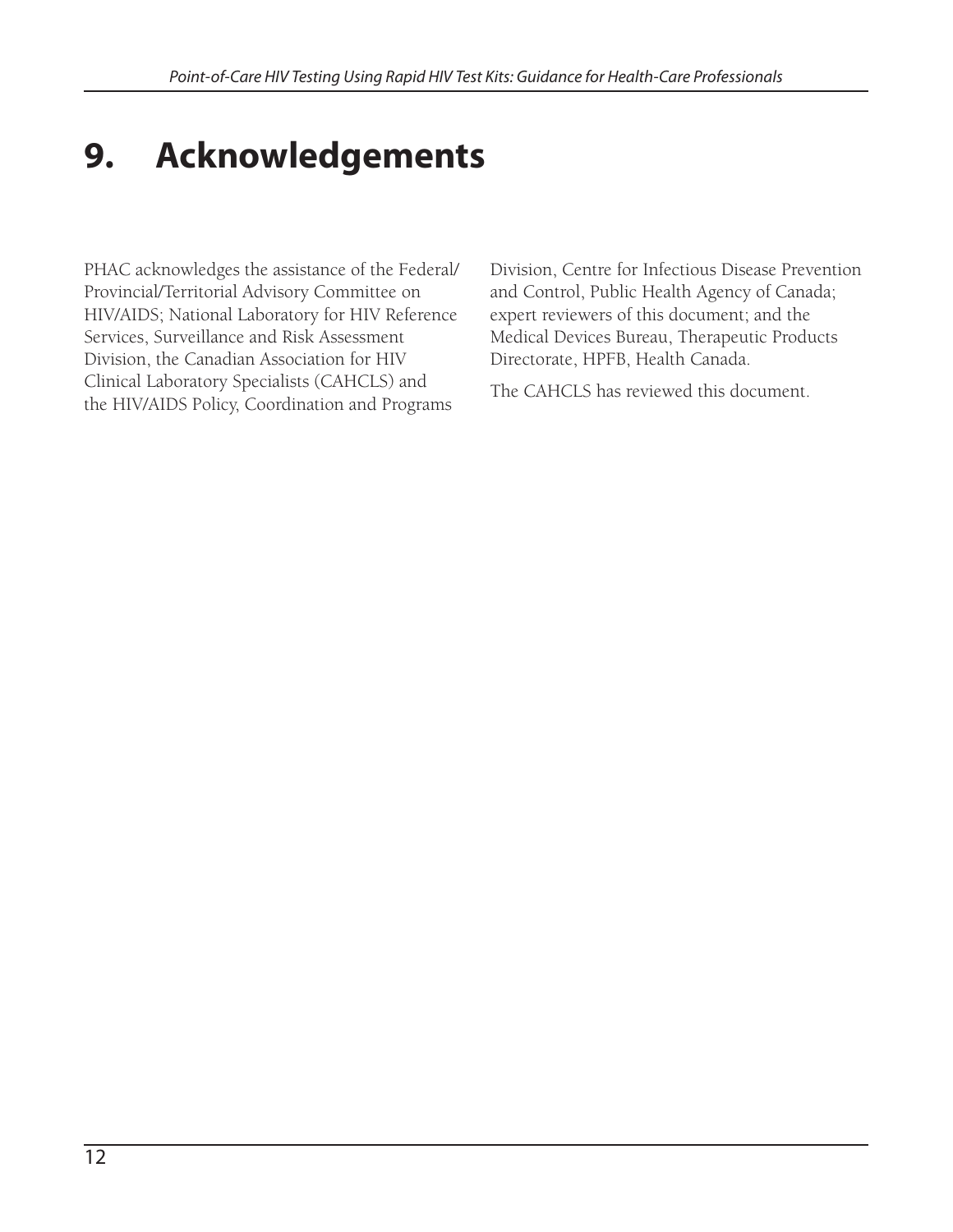# **10. References**

- 1. http://www.cdc.gov/hiv/rapid\_testing/ US Center for Disease Control website Specific guidelines found on this website include:
	- (a) Revised Guidelines for HIV Counselling, Testing and Referral (Nov. 2001)
	- (b) Rapid HIV Testing of Women in Labour and Delivery. The MIRIAD Study (June 2003)
	- (c) Rapid HIV Testing (Apr. 2005).
- 2. http://www.bccdc.org/content.php?item=83: British Columbia Centre for Disease Control website guidelines for use of POC in BC. *Guidelines for Use of the POC HIV Test Kit Information for the Health Care Professional in BC* (August 2007) and *Point-of-Care HIV Counselling Guidelines* (May 2007).
- 3. Ministère de la Santé et des Services sociaux. *Guide québécois de dépistage – Infections transmissibles sexuellement et par le sang*, Québec, ministère de la Santé et des Services sociaux, 2006, 149 p. http://www.msss. gouv.qc.ca/itss, menu « Documentation », section « Professionnels de la santé », onglet « Guides ».
- 4. Rapid HIV-1 Antibody Testing during Labor and Delivery for Women of Unknown HIV Status: A Practical Guide and Model Protocol http://www.cdc.gov/hiv/topics/testing/ resources/guidelines/rt-labor&delivery\_ appendixA.htm.
- 5. http://www.health.state.ny.us/diseases/aids/ testing/rapid/index.htm - General guidelines by the New York State Department of Health.
- 6. http://www.who.int/diagnostics\_laboratory/evaluations/hiv/en/ - World Health Organization, with several reports on the evaluation of many rapid HIV test kits, including *HIV Simple/Rapid Assays: Operational Characteristics, Report 14, 2004.*
- 7. http://www.nastad.org/Docs/Public/Publication/ 2006216\_RapidTestingPrimer.pdf - Authored the publication *Implementing Rapid HIV Testing: A Primer for State Health Departments*  by NASTAD (Northern Alliance for State and Territorial AIDS Directors.
- 8. http://www.aidsaction.org Authored the publication *Safe, Fast and Reliable - A New Generation of HIV Testing,* which serves as a general set of guidelines.
- 9. http://www.aidslaw.ca Canadian HIV/AIDS Legal Network authored the publication *Rapid HIV Screening at the Point-of-Care: Legal and Ethical Questions*, 2000. Also deals with several issues outside of the laboratory aspect of rapid HIV testing.
- 10. Expert Working Group on HIV Testing: Counselling Guidelines. *Counselling Guidelines for HIV Testing*. Ottawa: Canadian Medical Association, 1995.
- 11. R Elliott, R Jürgens. *Rapid HIV screening at the point of care: Legal and ethical questions*. URL: <www.aidslaw.ca>. Date of access: January 2000.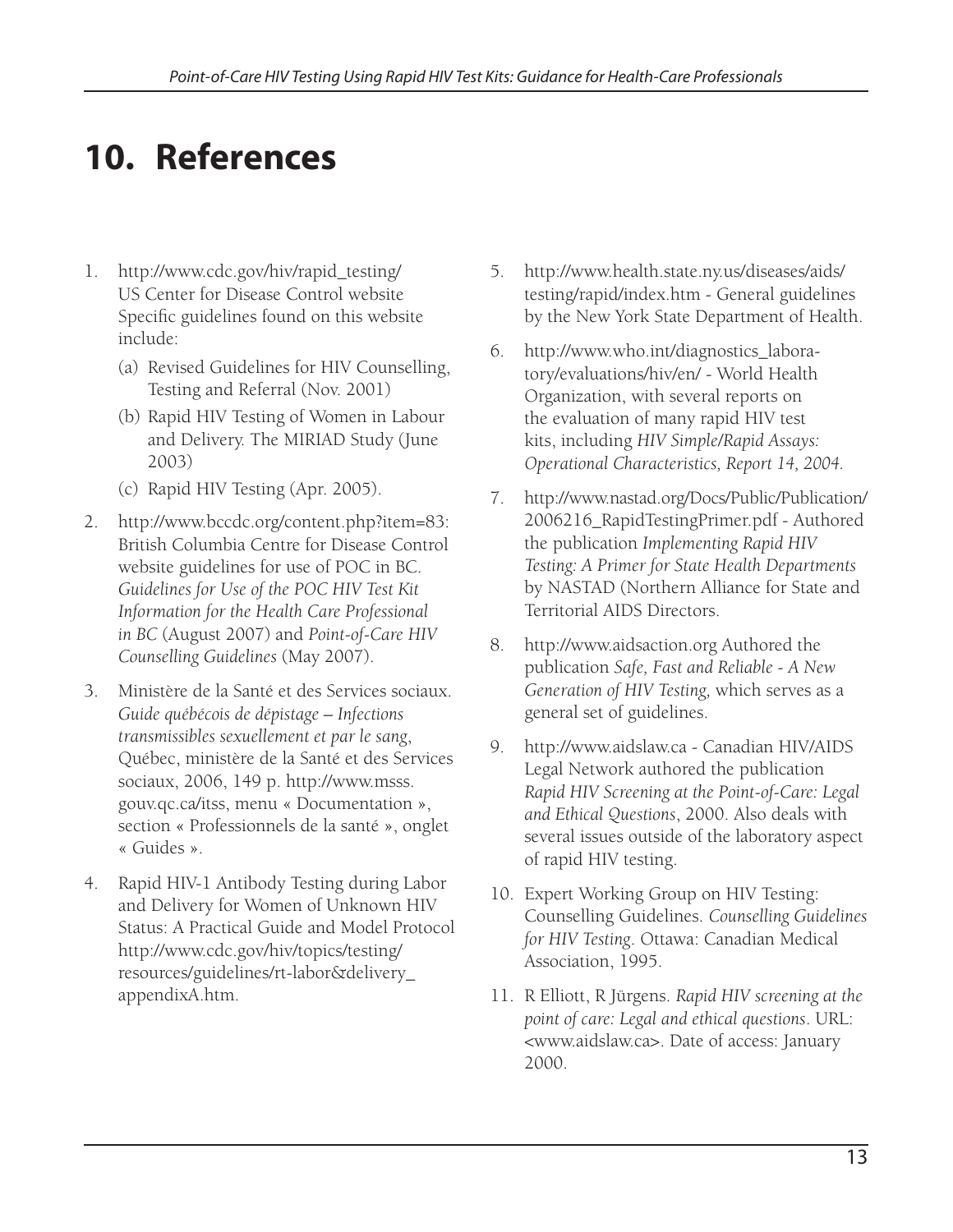- 12. Giles RE, Perry KR, Parry JV. *Rapid test devices for anti-HIV screening: Do they come up to the mark*? J Med Virol 1999;59:104-09.
- 13. Kane B. *Rapid testing for HIV: Why so fast*? Ann Intern Med 1999;131:481-83.
- 14. Ng KP, Saw TL, Baki A et al. *Evalution of a rapid test for the detection of antibodies to*  human immunodeficiency virus type 1 and 2. Int J STD AIDS 1999;10:401-04.
- 15. Shafran SD, Prasad E, Zaidi A et al. *Evaluation of the Merlin immediate HIV-1 and -2 test for HIV antibody performed at point of care*. In: *Abstracts of the 7th Conference on Retroviruses and Opportunistic Infections*. January 2000, San Francisco, California. Alexandria, Virginia: Foundation for Retrovirology and Human Health, 2000:49. Abstract 766.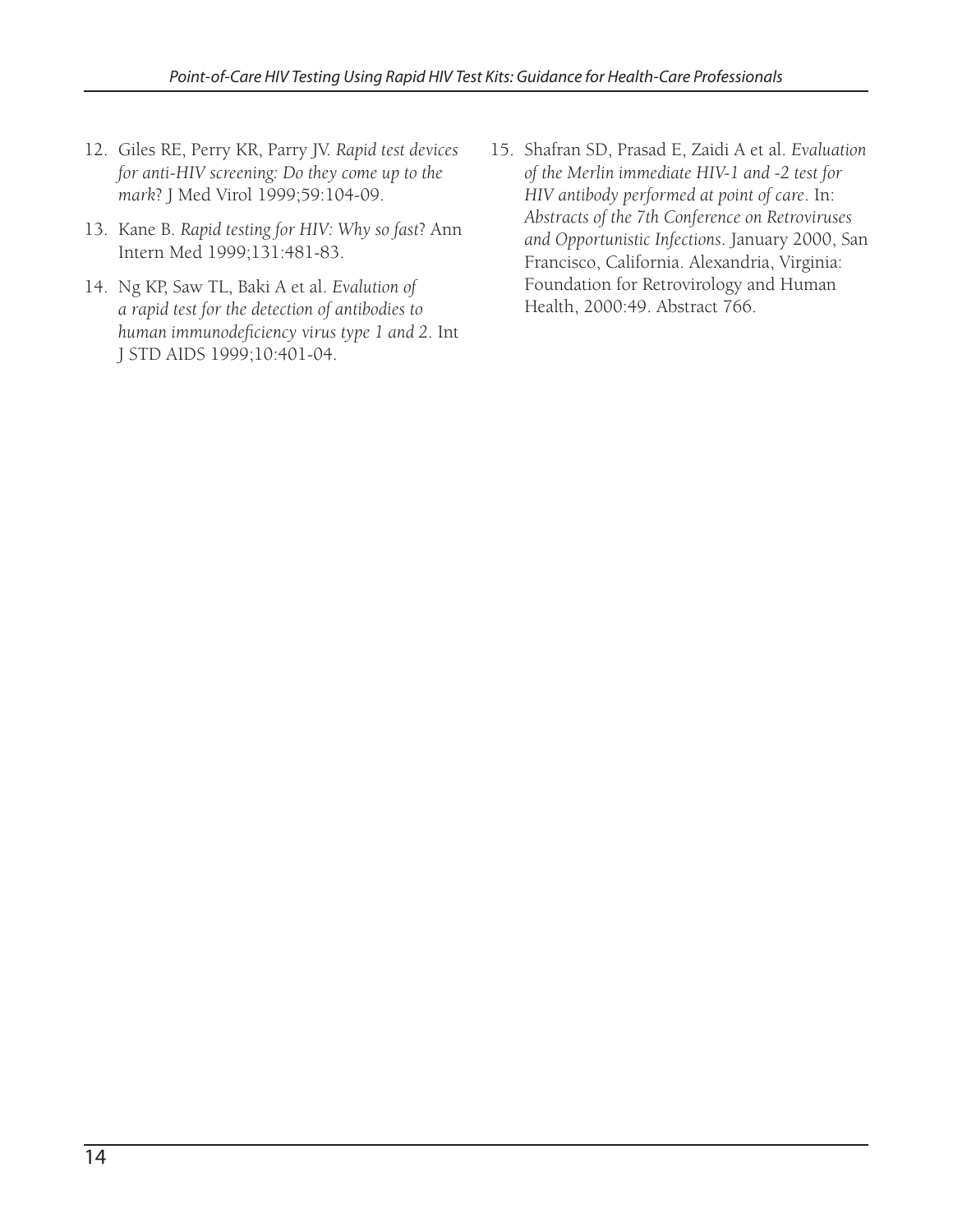# **11. Sources**

This document is a revised version of the initial document published in 2000 by the following authors:

DL-P Kilby, MD, Ottawa, Ontario; CJ Major, BSc, MLT, Central Public Health Laboratory, Etobicoke, Ontario; MH Steben, MD, Montreal,Quebec; WD Sutherland, MD, Bureau of HIV/AIDS, STD

and TB, Laboratory Centre for Disease Control, Health Protection Branch; GA Bally, MD, HIV/ AIDS Policy, Coordination and Programs Division, Health Promotion and Programs Branch, Health Canada, Ottawa, Ontario.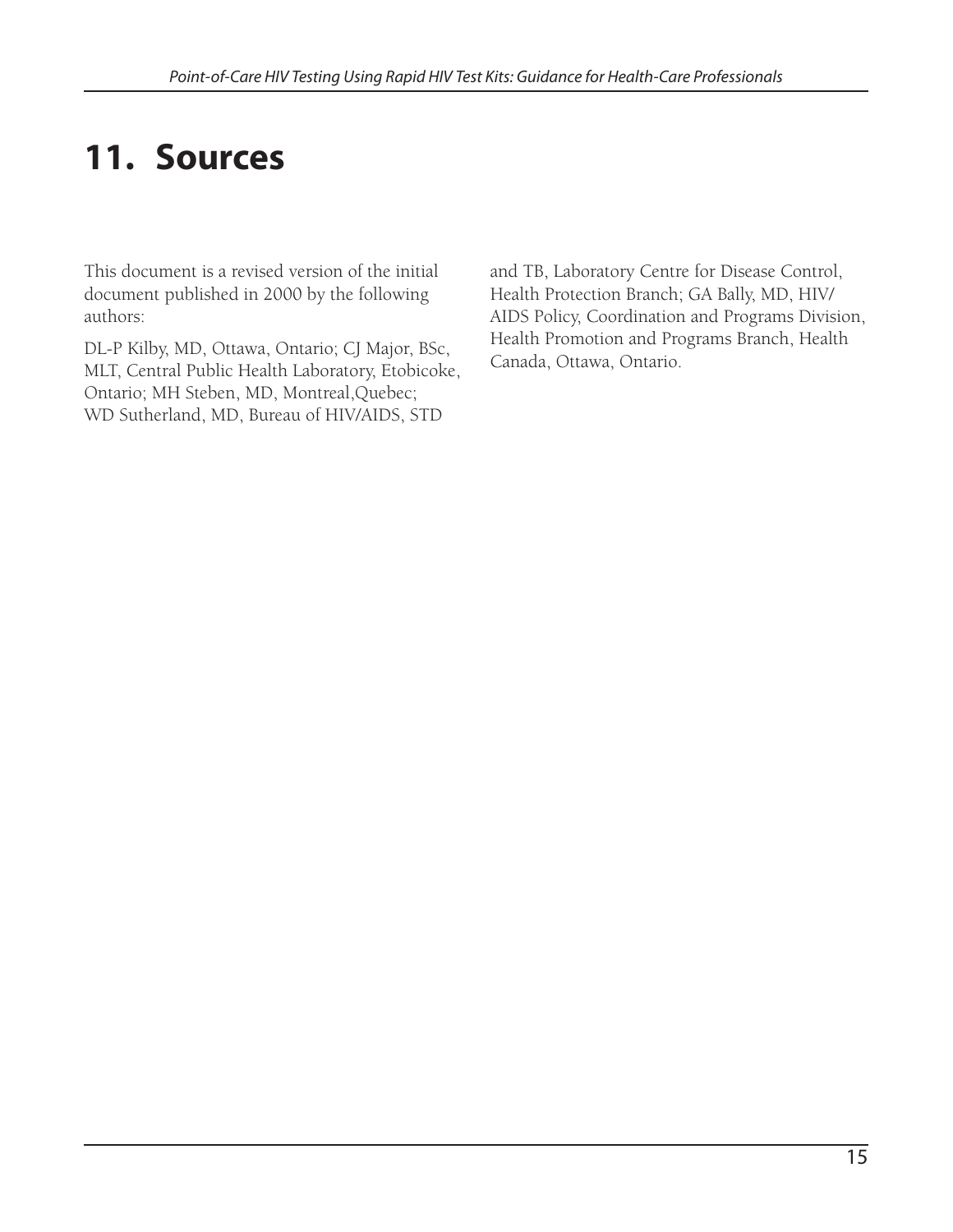# **12. Figures and Tables**

**Figure 1: HIV Testing in the Laboratory (Standard) Setting versus POC Setting** 

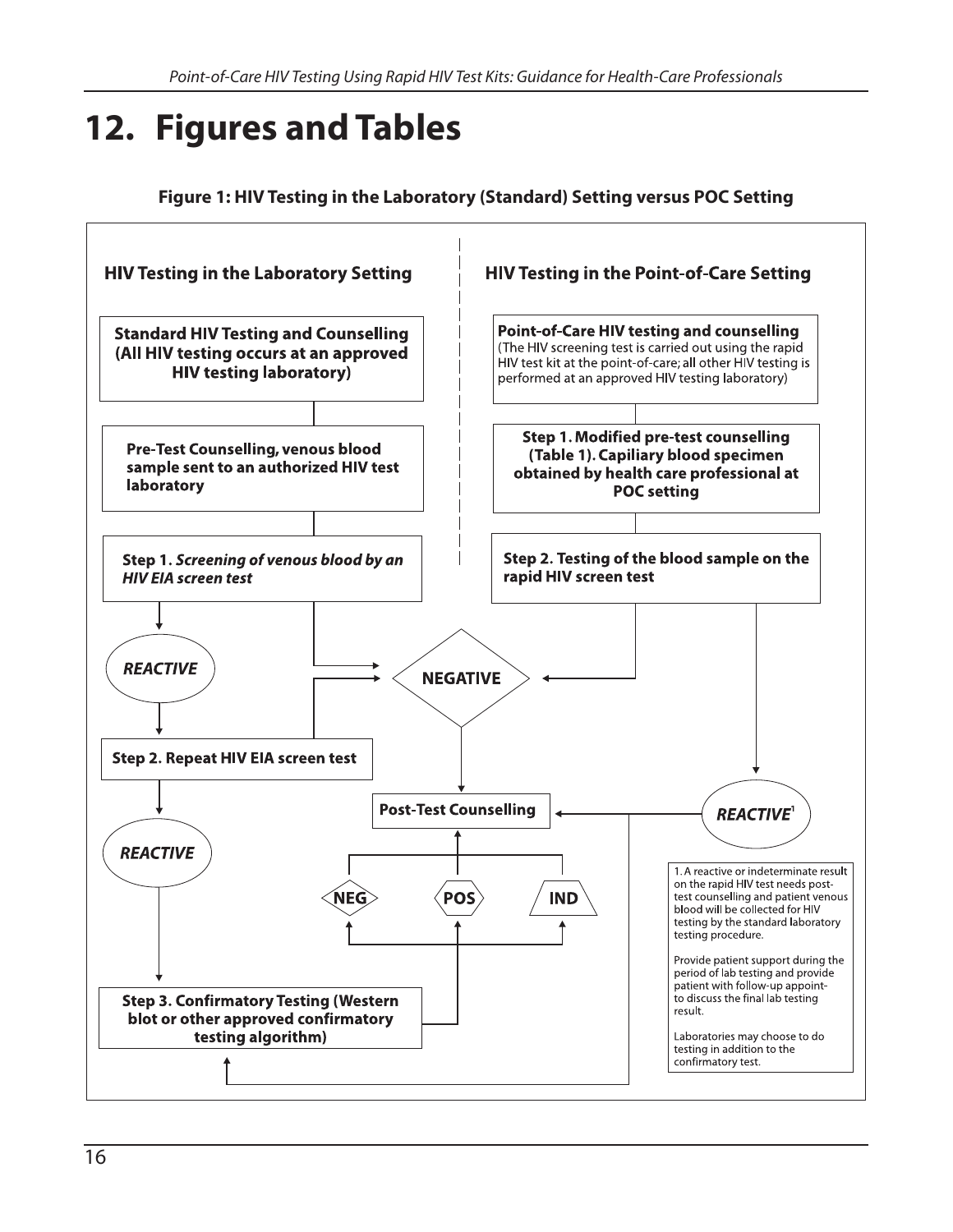#### **Table 1: Adapting HIV Counselling for POC HIV testing**

HCPs using POC HIV testing will need to adapt their pre- and post-test counselling and their standard HIV testing and counselling procedures. Reference to the benefits of rapid HIV testing including quicker results, early access to health care, etc. are important factors that should be relayed to the client.

#### *Pre-test counselling*

- Inform patients of the possibility of false positive or false negative HIV test results, when using the rapid HIV tests (as with all HIV diagnostic tests).
- Stress the importance of laboratory HIV confirmatory testing of all preliminary positive, indeterminate or invalid results from a rapid HIV test. Confirmatory HIV testing will require a venous blood sample, which will be sent to an approved HIV testing laboratory. Patients must understand that they are consenting to this further confirmatory HIV testing in the event of a preliminary positive rapid test result when they agree to HIV testing at the POC setting using a rapid test kit. In addition, in some jurisdictions, negative tests may be accompanied by standard parallel HIV testing.
- Inform patients of any costs related to POC HIV testing (if relevant), such as purchasing a rapid HIV test kit.
- Inform patients in situations where immediate medical care will be affected by test results, e.g. provide information on available antiretroviral medications.

#### *Preliminary post-test counselling after a negative result from a rapid HIV test kit*

Assess the risks that the patient undergoing testing may face, and provide supportive counselling and information, as appropriate. This will involve providing accurate information on risk behaviour, potential links to community resources, and rationale for behaviour changes needed to reduce risk.

#### *Preliminary post-test counselling after a preliminary positive, indeterminate or invalid result from a rapid HIV test kit*

- Provide continued counselling and support to the patient while a blood sample is being processed for confirmatory HIV testing at an approved HIV testing laboratory (often the provincial HIV laboratory).
- **Arrange a specific follow-up appointment corresponding to the time required for the HIV testing laboratory to** complete confirmatory HIV testing (ranging from several days to 2 weeks). Consult with experts at the HIV testing laboratory for the necessary information to include on the HIV requisition and the specific time required for results of confirmatory HIV testing.
- In clinical situations where immediate patient management will be influenced by positive test result (e.g. pregnant women in labour) inform/discuss with patient that actions(s) will be taken, e.g. starting antiretroviral medications, doing tests, etc. based on rapid/POC HIV test results.
- Inform patients about community resources or HIV/AIDS organizations that can provide psychosocial support.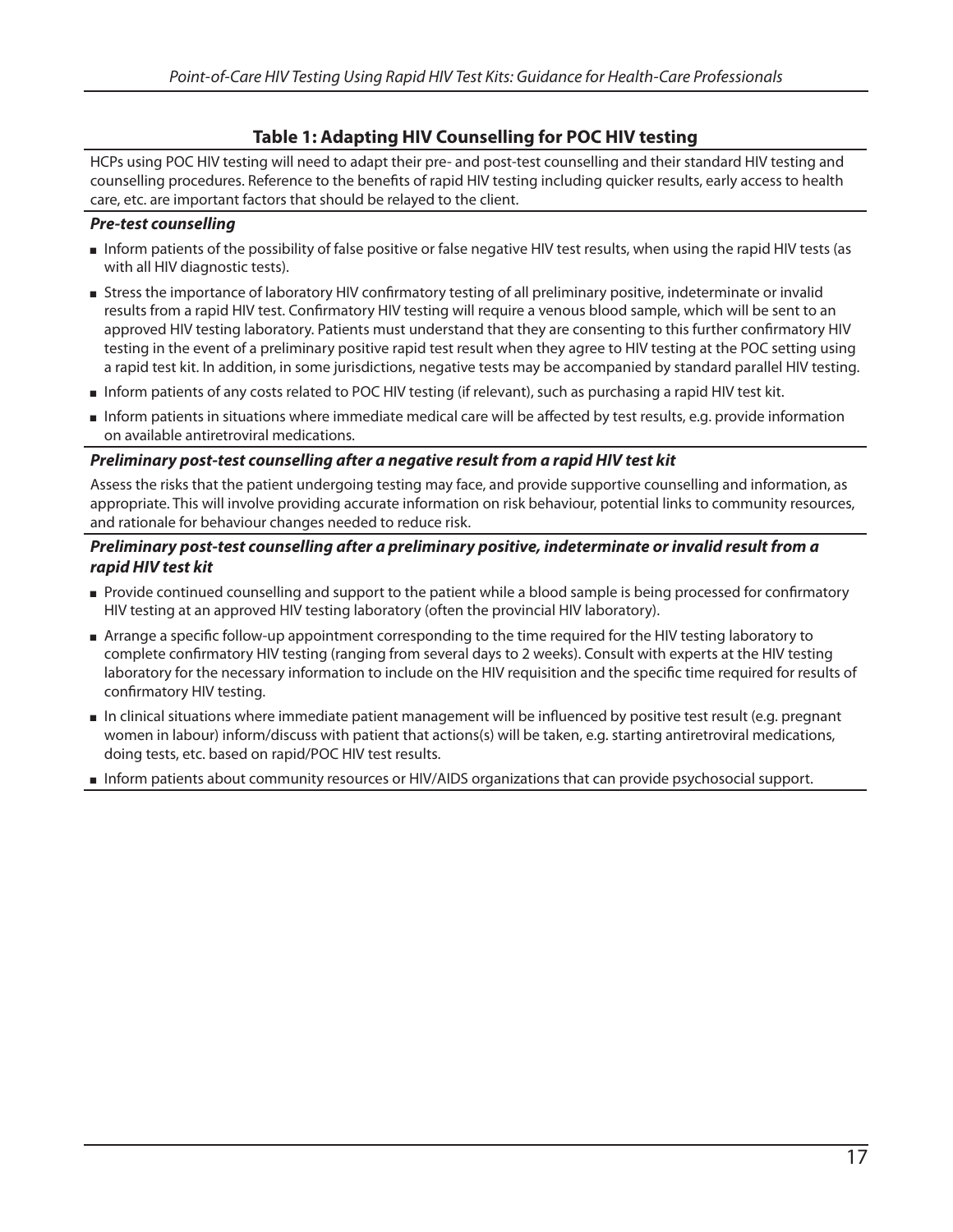### **Table 2: Checklist for POC HIV Testing Using Rapid HIV Test Kits**

#### **Before Using Kits**

- **Contact experts at an approved HIV testing laboratory before carrying out the first rapid HIV test (Table 4).**
- If rind out the time for results of confirmatory HIV testing (usually varies between 3 and 14 days).
- Learn how to label and send a venous blood specimen from patients with a preliminary positive, indeterminate or invalid result from a rapid HIV test kit.
- Ask a public health or clinical HIV expert about the recommended repeat HIV testing protocol for patients reporting HIV-risk behaviour in the previous 3 months.
- Prepare yourself and your staff for a preliminary positive, indeterminate or invalid HIV test result.
- **Ensure that the kit has not passed the expiration date and record the kit lot number.**

#### **Staff Education**

- Use the package insert for directions. Each rapid HIV test kit will have different directions, contents, specific processing steps, and configurations.
- Establish a practice procedure for POC HIV testing that includes pre- and post-test counselling and ensures the patient's specific, informed consent to this HIV testing process.
- Work with staff to do practice runs when introducing POC HIV testing, and when changing the type of rapid HIV test kit.
- Establish quality control procedures, which include the use of positive and negative controls, recording and noting any changes outside of the normal range of the kit (e.g. temperature, humidity, etc.), kit lot#, new operator, etc.
- Ensure ongoing staff education, particularly for new staff members who are delegated to use rapid HIV test kits, and for all delegated staff when switching to a new rapid HIV test kit.

#### **Counselling**

See Table 1.

#### **Use of the Rapid HIV Test Kit**

- Remember that each rapid HIV test kit is configured differently and has different processing instructions.
- Process the kit with care and do not leave it unattended. The kit is invalid if not read in a specified time (maximum read time ranges from minutes to 2 hours) after the sample and buffer have been added.
- **Label the device of the kit with a non-nominal, unique patient identifier. Most devices need to be labeled using an** indelible felt marker (laboratory marker).
- **Ensure patient confidentiality, particularly when processing kits in multi-use areas.**
- **Match patient, patient specimen, and kit.**
- Mark kit name and lot number in clinical record.
- In the event of kit failure, the HCP should report the problem to the manufacturer. The manufacturer is required to keep records of reported problems and is subject to mandatory problem reporting requirements in the Medical Devices Regulations. The HCP must also report the issue separately to the Health Products and Food Branch Inspectorate (HPFBI), Health Canada, at 1-800-267-9675.

#### **Expiry Date, Storage, and Disposal**

- Before use, verify that the rapid HIV kit has not exceeded its expiry date. All expired kits should be disposed of safely, and should not be discarded in regular office garbage. Lancets and other components in the kit can be dangerous.
- **Use universal precautions during specimen collection, kit processing, and disposal.**
- **Remove or ink over patient information on the device or any other part of the kit.**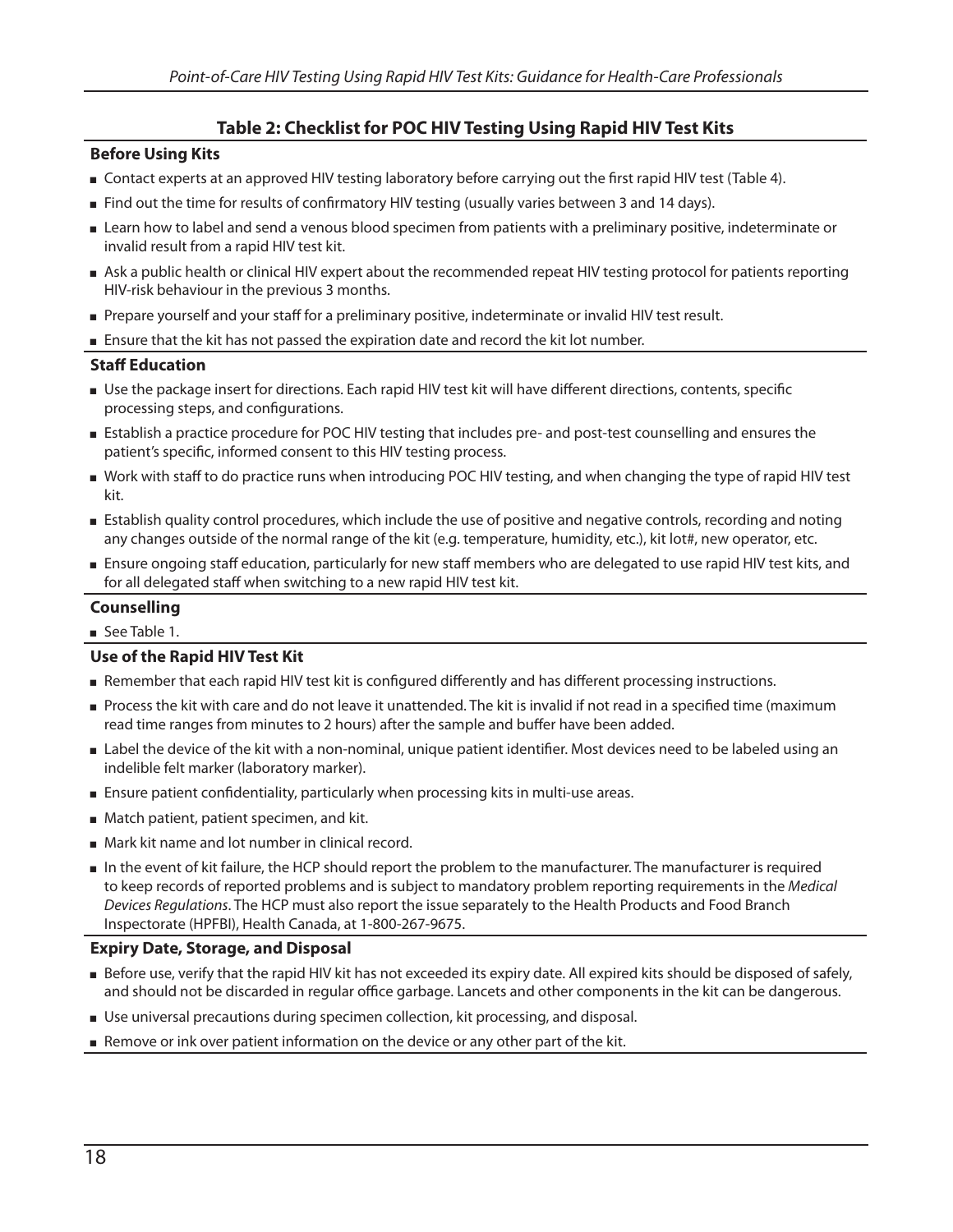### **Table 3: Implementing a Quality Assurance Program and Quality Control Practices**

Each POC setting will have unique challenges to address before rapid HIV testing can be offered. However there are several basic elements of quality assurance and quality control practices that can be implemented to ensure highquality HIV testing. These include the following:

- (a) Identification of Responsibility (Who's in Charge?) Identification of an individual who will be ultimately responsible for all issues surrounding the delivery of health services related to HIV rapid testing. This individual will be responsible for changes in the counselling procedures that are required, all personnel issues (see below), communications, etc.;
- (b) Personnel issues training, qualifications and competency.;
- (c) Quality control procedures for pre-, actual and post-rapid HIV testing; and
- (d) Use of internal and external controls.

There is no question that implementing these procedures will require the development of new documentation (forms) within each POC setting.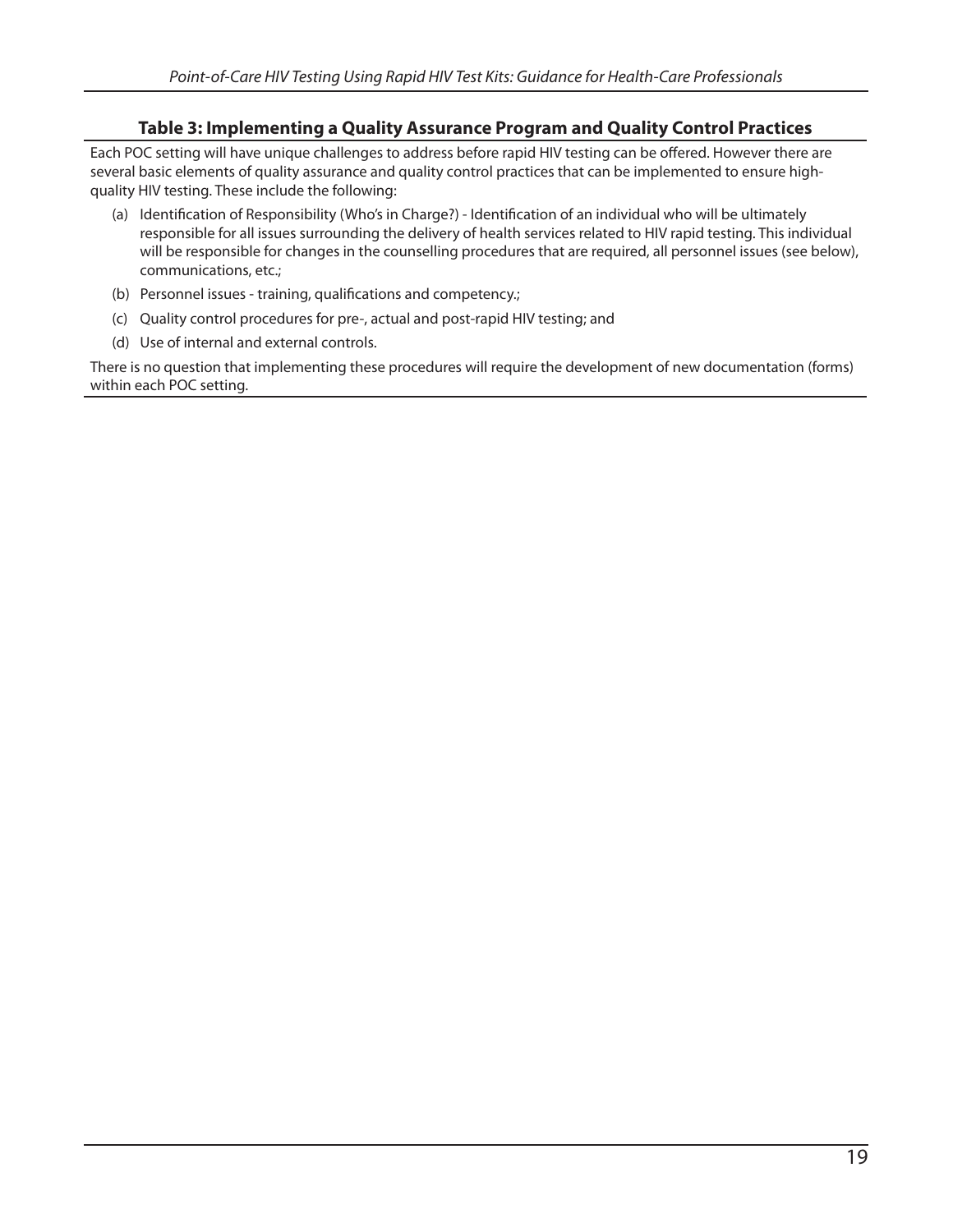### **Table 4 - Sources for Expert Advice and Consultation on HIV Testing**

#### **A. Sources for laboratory experts on HIV testing**

Newfoundland Public Health Laboratory The Leonard A. Miller Centre St. John's, Newfoundland and Labrador **Dr. Sam Ratnam**

(709) 777-6568

Department of Laboratory Medicine Queen Elizabeth Hospital Inc. Charlottetown, Prince Edward Island

#### **Dr. Lou Abbott** (902) 894-2309

Department of Pathology and Laboratory Medicine QEII Health Science Centre Halifax, Nova Scotia

#### **Dr. Todd Hatchette** (902) 473-6885

Microbiology Department Dr. Everett Chalmers Hospital Fredericton, New Brunswick

**Dr. Jeanne Henry** (506) 452-5465

New Brunswick Provincial Laboratory for Viral Illnesses Dr. Georges L. Dumont Regional Hospital Moncton, New Brunswick

**Dr. Richard Garceau** (506) 862-4820

Laboratoire de santé publique du Québec Sainte-Anne-de-Bellevue (Québec)

**Christiane Claessens** (514) 457-2070

HIV Laboratory, Central Public Health Laboratory Etobicoke, Ontario

**Carol Swantee** (416) 235-5727

Cadham Provincial Laboratory Winnipeg, Manitoba **Dr. Magdy Dawood** (204) 945-7545

Saskatchewan Disease Control Laboratory Regina, Saskatchewan **Dr. Paul Levett** (306) 787-3135 Provincial Laboratory for Public Health (Alberta)

Calgary, Alberta: **Dr. K. Fonseca**, (403) 670-1203 Edmonton, Alberta: **Dr. Bonita Lee**, (780) 407-3414

Provincial Laboratory, Virology Service BC Centre for Disease Control Vancouver, British Columbia

**Dr. Mel Krajden** (604) 660-6044

University of British Columbia Diagnostic Virology and Reference Laboratory Vancouver, British Columbia

**Dr. Chris Sherlock** (604) 806-8422

National Laboratory for HIV Reference Services Public Health Agency of Canada Ottawa, Ontario **Dr. John Kim**

(613) 957-9666

#### **B. Sources for expert advice on Counselling for HIV testing**

For further current information and advice on counselling for HIV testing, please contact your respective provincial/territorial Health ministries.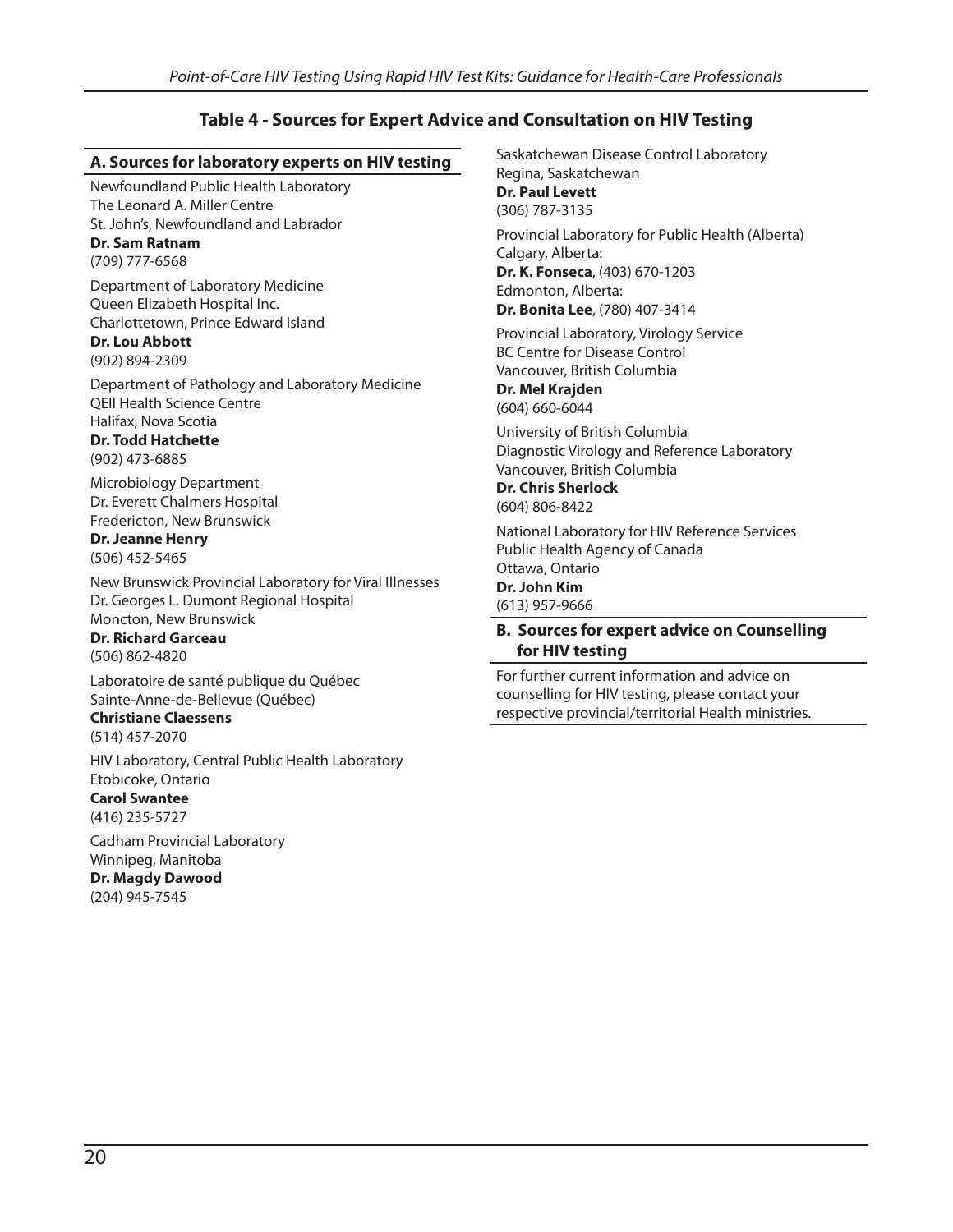### **Box 1: The Canadian Medical Association on consent**

Extracted from *CMA Code of Ethics* (Update 2004). Available online at http://www.cma.ca

Communication, Decision Making and Consent

21. Provide your patients with the information they need to make informed decisions about their medical care, and answer their questions to the best of your ability.

22. Make every reasonable effort to communicate with your patients in such a way that information exchanged is understood.

23. Recommend only those diagnostic and therapeutic services that you consider to be beneficial to your patient or to others. If a service is recommended for the benefit of others, as for example in matters of public health, inform your patient of this fact and proceed *only with explicit informed consent or where required by law.* (*emphasis added)*

24. Respect the right of a competent patient **to accept or reject** any medical care recommended. (*emphasis added)*

27. Ascertain wherever possible and recognize your patient's wishes about the initiation, continuation or cessation of life-sustaining treatment.